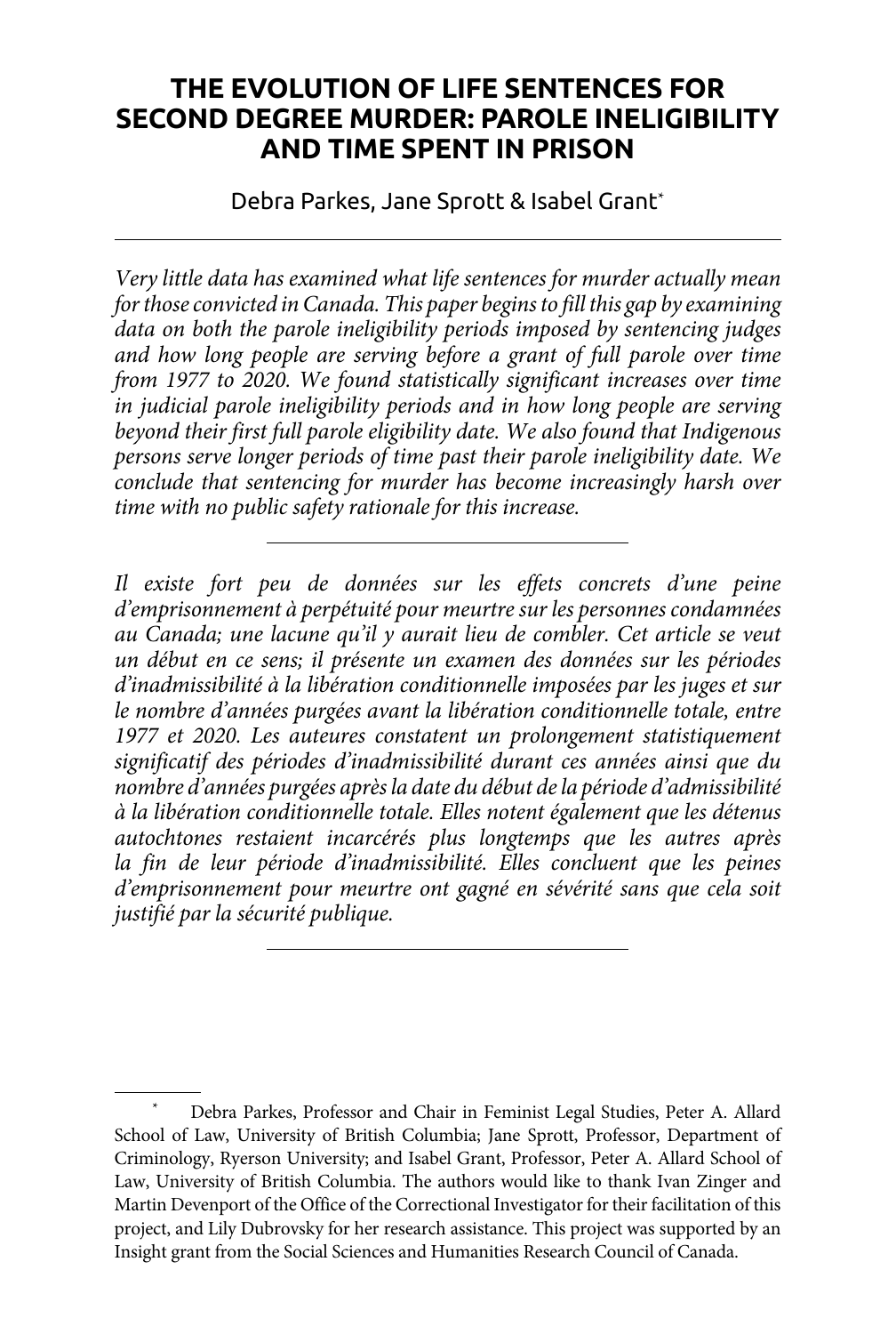#### **Contents**

| 2. Life sentences for murder: what we know and don't know  70           |  |
|-------------------------------------------------------------------------|--|
|                                                                         |  |
| 4. Trends over time in the parole ineligibility periods set by          |  |
| 5. Trends over time in actually being released on parole by the PBC  84 |  |
| 6. Understanding increases in parole ineligibility and actual           |  |
|                                                                         |  |

### **1. Introduction**

Life imprisonment accompanied by a long period of parole ineligibility is the harshest sentence known to Canadian law. Over 5,000 people are serving these sentences in Canada, the vast majority of them for murder.<sup>1</sup> Since the abolition of the death penalty for murder in 1976, a murder conviction has resulted in an automatic life sentence with 25 years of parole ineligibility for adults convicted of first degree murder, and somewhere between 10 and 25 years of parole ineligibility for those convicted of second degree.<sup>2</sup> Notably, parole ineligibility does not determine release date; rather it determines the first date at which a person is eligible to be considered for parole. A life sentence means just that: even if an individual is released from prison on parole, they will be under supervision, and subject to re-incarceration for the remainder of their lives.<sup>3</sup>

These sentences have been made even more harsh in recent years, with the abolition of a mechanism for reconsideration of parole ineligibility

<sup>1</sup> See Public Safety Canada, *[Corrections and Conditional Release Statistical](https://perma.cc/8WGN-E2CW) [Overview 2020,](https://perma.cc/8WGN-E2CW)* (Ottawa: Public Safety Canada, February 2022) at 73 (Table C14), online (PDF): <www.publicsafety.gc.ca> [perma.cc/8WGN-E2CW] [*CCRSO 2020*].

<sup>2</sup> See *Criminal Code*, RSC 1985, c C-46, s 745.

<sup>3</sup> See Canada, National Parole Board, *[Vision 2020—Public Safety, Public Service,](https://perma.cc/GN5J-CSX9)*  (Ottawa: Minister of Public Works and Government Services Canada, February 2009) at 20, online: <www.canada.ca> [perma.cc/GN5J-CSX9].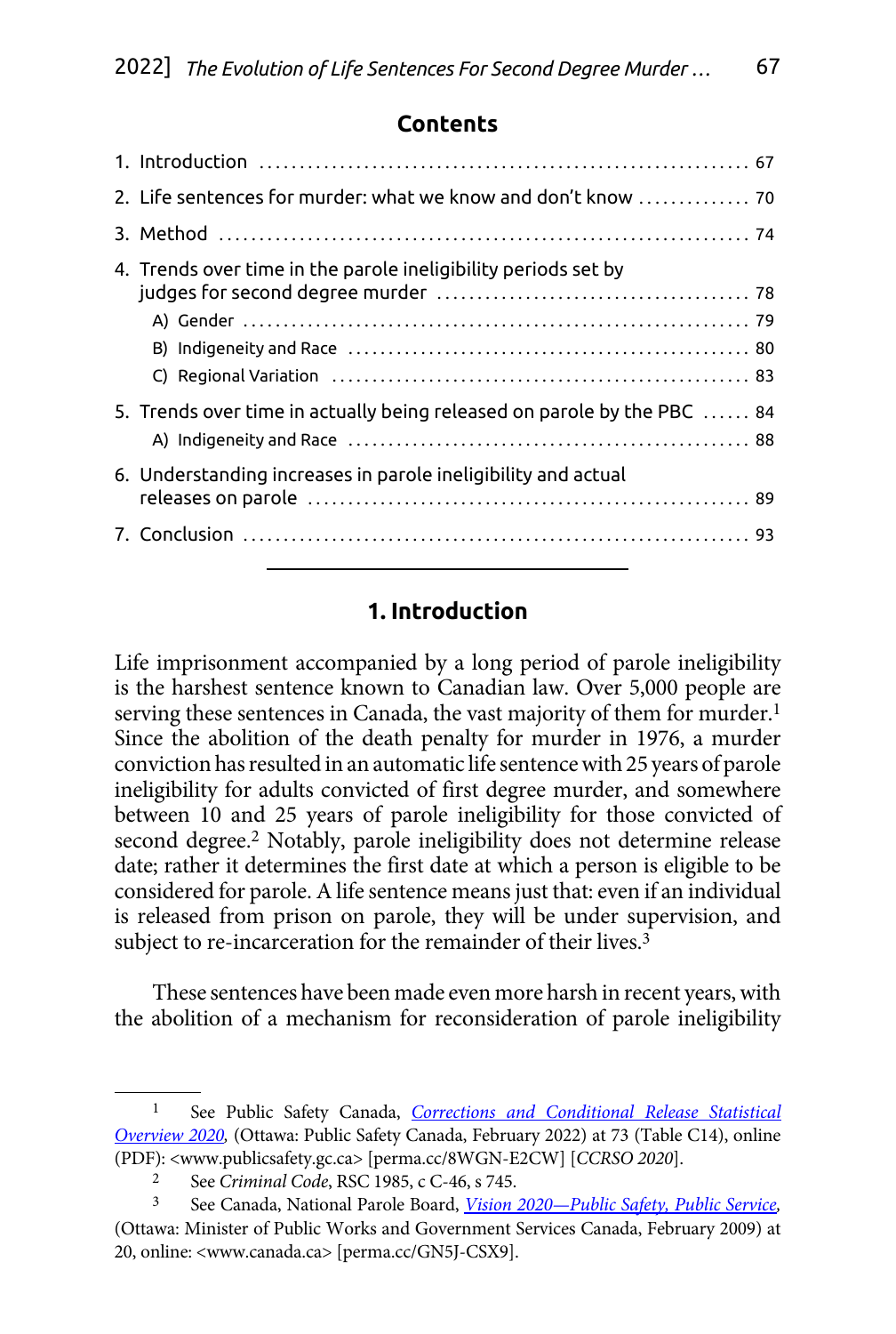after 15 years (the "faint hope clause"),<sup>4</sup> and the potential for periods of parole ineligibility to be served consecutively where an individual has been convicted of more than one murder.<sup>5</sup> Given the severity of these sentences, it is perhaps surprising how little research has been conducted to examine two key questions: first, what is the length of the parole ineligibility periods that are being imposed by judges for second degree murder; and second, how long are people sentenced to life actually serving in prison before being released on parole.

Grant, Choi and Parkes recently began to examine the first question with a sample of 296 cases, drawn from three time periods over the past 30 years.6 That study provides some preliminary data on how the parole ineligibility periods imposed by judges for second degree murder have changed over time. The authors found that the average parole ineligibility period increased slightly over time, but the increase was relatively small.<sup>7</sup> Nevertheless, the study did find a dramatic *decrease* over time in the number of individuals being sentenced to the minimum period of 10 years of parole ineligibility, and a corresponding increase in higher periods of ineligibility.8 This means that the assumption the Supreme Court of Canada made in its 1995 decision in *R v Shropshire,*9 that 10 years of parole ineligibility would be the "general rule"<sup>10</sup> in second degree murder sentencing, has not proven to be the case.<sup>11</sup> The authors found that in their sample, the floor for sentencing second degree murder appeared to have

- [1995] 4 SCR 227, 129 DLR (4th) 657 [cited to SCR].
- 10 *Ibid* at para 27.
- 11 Grant, Choi & Parkes*, supra* note 6 at 174.

<sup>4</sup> See *An Act to amend the Criminal Code and another Act*, SC 2011 c 2, ss 2–3, amending s 745.6 of the *Criminal Code, supra* note 2 (the Act abolished the "faint hope clause", allowing those sentenced to murder with a parole ineligibility period greater than 15 years to apply for a shortening of the original parole ineligibility period). 5 See *Protecting Canadians by Ending Sentence Discounts for Multiple Murders Act*,

SC 2011 c 5, s 5, amending s 745.5 of the *Criminal Code, supra* note 2. Before 2011, those serving more than one life sentence for multiple murders served their parole ineligibility periods concurrently.

<sup>6</sup> See Isabel Grant, Crystal Choi & Debra Parkes, "The Meaning of Life: A Study of the Use of Parole Ineligibility for Murder Sentencing" (2021) 52:1 Ottawa L Rev 133. The authors evaluated whether punitive changes made to murder sentencing laws have resulted in the lengthening of parole ineligibility periods, by examining the length of parole ineligibility periods set by Canadian courts during three time intervals: 1978–1988, 2002– 2003, and 2017–2018. 7 *Ibid* at 163.

<sup>8</sup> *Ibid* at 164.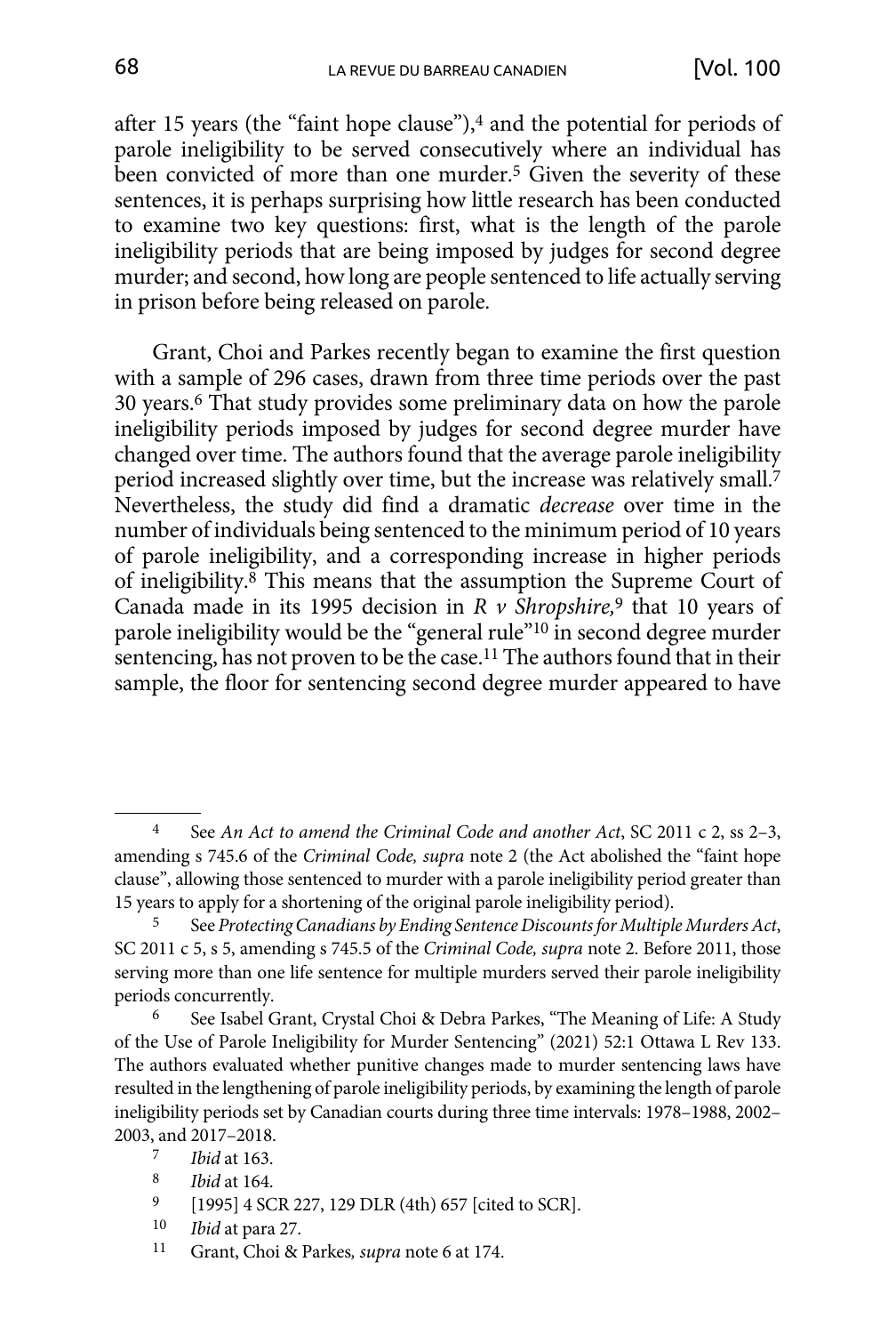been raised across the country, with a particular increase in Ontario.<sup>12</sup> The authors recognized the limitations of their small sample, the need for further study to determine if these preliminary results could be replicated, and the need to explain what might be influencing decisions to set longer parole ineligibility periods.13

The answer to the second question of how long people sentenced to life are actually serving in prison is even more elusive. And there is a related inquiry about the relationship between parole eligibility and actual release for those serving life sentences. While the Parole Board of Canada does not release statistics on the relationship between release dates and parole eligibility dates, the available data shows that most people serving determinate sentences (*i.e*., not life sentences) are not released at their eligibility date.14 If, in fact, parole ineligibility periods for life sentences have been creeping up over time, it is particularly important to know what those sentences mean for the people serving them: is there a connection between the parole ineligibility set by a judge and how long the person actually spends in prison? Long-term imprisonment is very costly, both in human15 and financial terms.16 Yet, there is currently a dearth of basic

<sup>13</sup> *Ibid* at 174–76.<br><sup>14</sup> See Parole Board of Canada, *Performance Monitoring Report 2018-2019*, (Ottawa: Parole Board of Canada, January 2022) at 122–23, online: <www.canada.ca/en/ parole-board/corporate/transparency/reporting-to-canadians/performance-monitoringreport/2018-2019.html> [*Performance Monitoring Report 2018-2019*] (figure 31 demonstrates that, from 2013-2019, between 42% and 47% of people serving determinate sentences were released at their "statutory release" (presumptive release at 2/3 of the sentence), well past the time they were eligible for day parole or full parole).

15 See e.g. Susie Hulley, Ben Crewe & Serena Wright, "Re-examining the Problems of Long-term Imprisonment" (2016) 56:4 Brit J Crim 769 at 774 (finding that "that the modes of adaptation developed by prisoners to cope with the demands of long-term confinement may alter them in fundamental ways, which may well be 'maladaptive' and counterproductive for life on release").

16 In 2016–2017, the Parliamentary Budget Officer assessed the average cost of incarcerating one person in federal prison at \$114,587 per year. The number is an astonishing \$463,045 per year for those in segregation (solitary confinement). See Canada, Office of the Parliamentary Budget Officer, *[Update on Costs of Incarceration](https://perma.cc/54LA-JNBZ),* by Ben Segel-Brown (Ottawa: Parliamentary Budget Officer, March 2018), online (PDF): <www.pbodpb.gc.ca> [perma.cc/54LA-JNBZ].

<sup>12</sup> *Ibid* at 158–63. From 1987–1988, Ontario's average parole ineligibility period for second degree murder was 12.57 years, slightly lower than the national average at 13.36 years. However, by 2017–2018, Ontario's average parole ineligibility period was *higher* than the national average at 15.29 years, compared to the mean of 14.28 years across Canada. Notably, "[i]n 1987-1988, a larger percentage of persons received the ten-year minimum in Ontario (40 percent) than in Canada as a whole (35 percent). However, by 2017 only about four percent of people in Ontario received the minimum sentence compared to 13 percent nationally" (*ibid* at 160).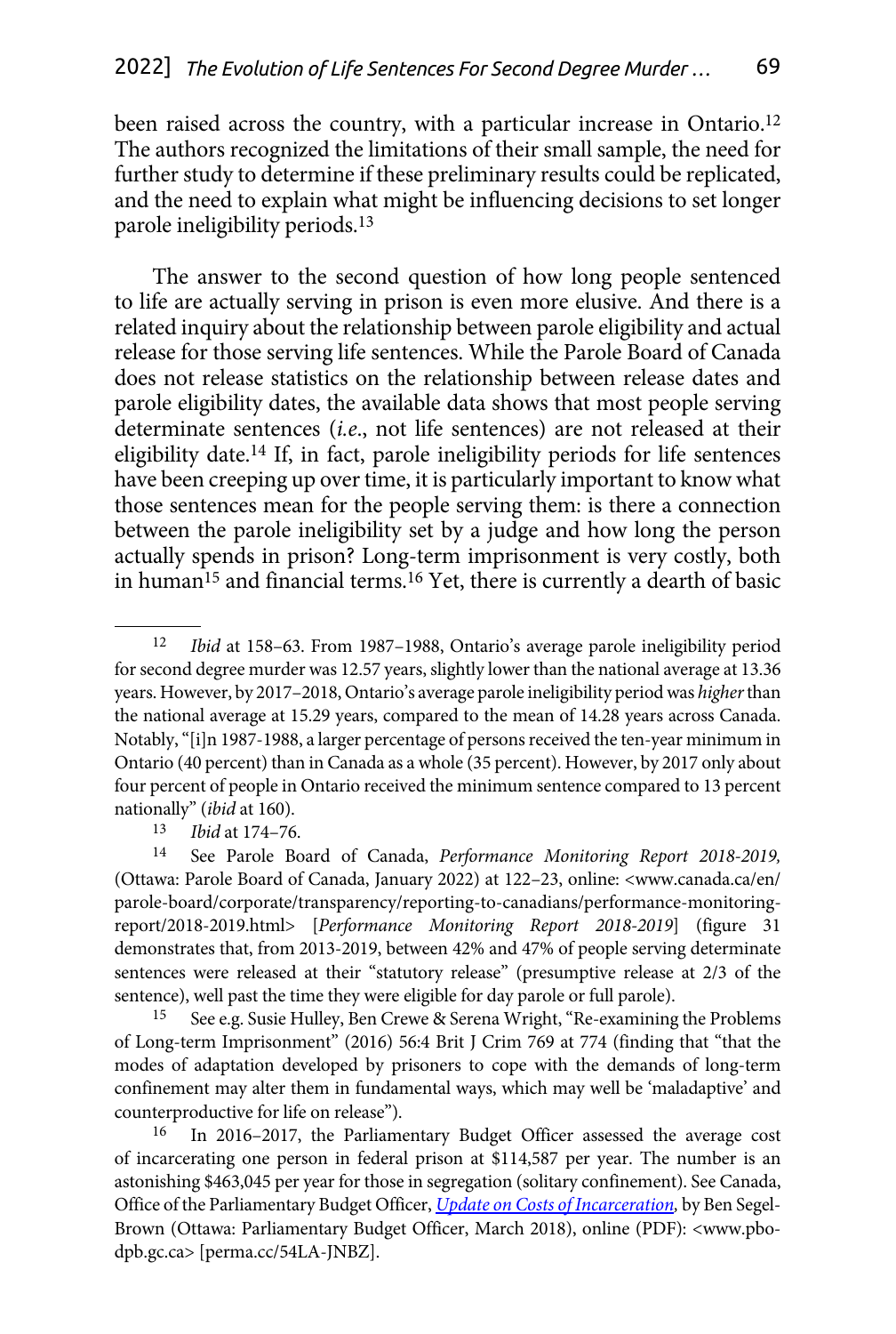<span id="page-4-0"></span>statistical information about the administration of life sentences to inform policy decisions, legislation, and judicial decisions.17

This study begins to fill that gap. We examine federal correctional data on the administration of life sentences for murder,<sup>18</sup> going back to 1976 when the current murder sentencing regime came into force.19 These records provide a window into both parole ineligibility set by judges and the administration of the life sentence regime, at least in its broad strokes. This paper focuses on second degree murder because of its unique parole ineligibility scheme, and the unavailability of data on how this regime has been applied. It proceeds in four parts. First, we briefly locate this study in the context of the existing research on the mandatory life sentence for murder in Canada. Second, we describe the methods and the study data. Third, we move on to discuss our findings with respect to our key research questions, namely the length of parole ineligibility periods being set by sentencing judges, and the length of time spent in prison before parole for those sentenced. Notably, we found a marked increase over time in both the length of parole ineligibility periods set by judges and the amount of time people sentenced to life were spending in prison beyond their parole eligibility dates. In short, people sentenced for second degree murder are receiving longer periods of parole ineligibility from judges, and are spending longer in prison beyond that which could be accounted for by the increased parole ineligibility. Finally, we conclude with some thoughts on the implications of our findings, including the need for further research and for policy makers to reckon with the increased punitiveness of Canada's murder sentencing and parole regimes.

### **2. Life sentences for murder: what we know and don't know**

The number of people serving life sentences in Canada has grown substantially in recent decades.20 Currently 25% of all people under federal

<sup>17</sup> See e.g. Ben Crewe, Susie Hulley & Serena Wright, "Swimming with the Tide: Adapting to Long-Term Imprisonment" (2017) 34:3 Justice Q 517 at 517. Crewe, Hulley & Wright acknowledge that the most comprehensive studies about life-sentenced and longterm prisoners in North America and Europe were conducted "'several decades ago.'"

<sup>&</sup>lt;sup>18</sup> The data was obtained through a research collaboration with the Office of the Correctional Investigator, as further discussed in section 2, *below*. 19 See Isabel Grant, "Sentencing for Murder in Canada" (1997) 9:5 Federal

Sentencing Reporter 266 at 266 (in 1976, the death penalty was replaced by the mandatory life sentence for murder, carrying a minimum parole ineligibility period of 25 years for first degree murder, and between 10 and 25 years for second degree murder).

<sup>20</sup> See Canada, Office of the Correctional Investigator, *[Aging and Dying in](https://perma.cc/HM5K-VMJZ) [Prison: An Investigation into the Experiences of Older Individuals in Federal Custody,](https://perma.cc/HM5K-VMJZ)*  (Ottawa: Office of the Correctional Investigator, February 2019), online: <www.oci-bec. gc.ca> [perma.cc/HM5K-VMJZ] ("[t]oday, there are more than than 3,600 individuals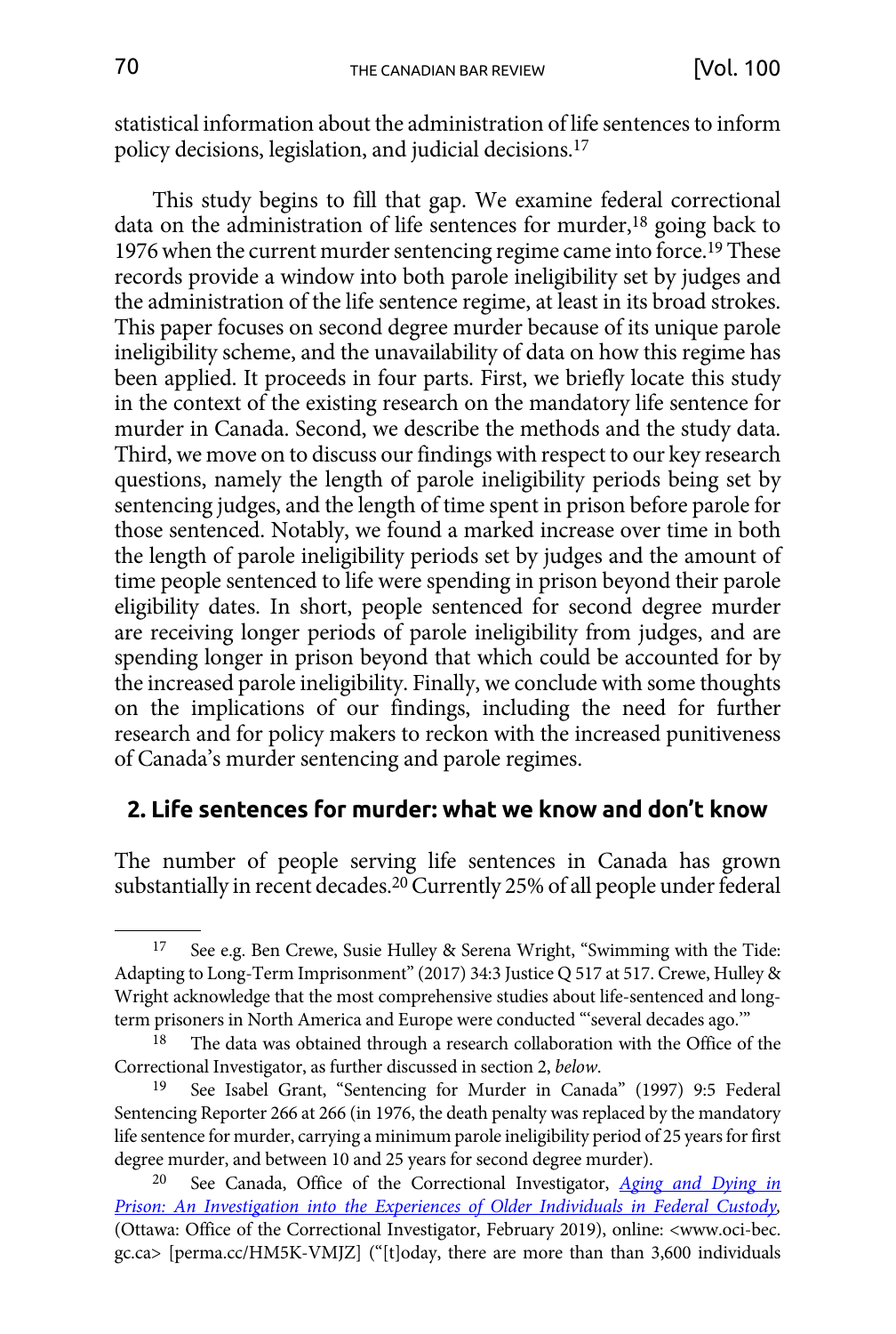correctional supervision are serving a life or indeterminate sentence.<sup>21</sup> The vast majority of those individuals—4,897 or 21% of the total number of people under federal sentences—are serving life for murder.22 That number has risen consistently from 11.7% of the population of people under federal sentence in 1983,<sup>23</sup> 12.1% in 1990,<sup>24</sup> 18% in 1996,<sup>25</sup> and 19% in 2009.26 All of this has happened while the homicide rate has generally been declining.27 Canada's homicide rate reached its highest point in 1975,28 the year before the death penalty was abolished and the new murder sentencing regime was enacted. Since 1975, the homicide rate in Canada has generally been decreasing, such that in 2016 the rate of homicides was 44% lower than the rate recorded in 1975.29 As of 2020,

- 21 *CCRSO 2020, supra* note 1 at 73.
- 22 *Ibid*.

23 See Solicitor General Canada, *[Long Term Imprisonment in Canada: Working](https://perma.cc/Z4GF-Y84J)  [Paper No. 1. An Overview of the Long Term Prisoner Population and Suggested Directions for](https://perma.cc/Z4GF-Y84J)  [Further Research,](https://perma.cc/Z4GF-Y84J)* Ministry Committee on Long Term Imprisonment (Ottawa: Ministry of the Solicitor General, April 1984) at 10, online (PDF): <www.publicsafety.gc.ca> [perma. cc/Z4GF-Y84J] (1.8% of the total prison population were serving a life sentence for first degree murder; 5.7% were serving a life sentence for second degree murder; and 3.9% were serving a life sentence for non-capital murder and 0.3% were serving a commuted life sentence).

24 See Correctional Service Canada, *[Long-Term Offenders: Who Are They and](https://perma.cc/6TL2-8L89) [Where Are They?](https://perma.cc/6TL2-8L89)* by John R Weekes, Forum on Corrections Research, vol 4, no 2 (Ottawa: Correctional Service Canada, June 1992) at 2, online (PDF): <www.csc-scc.gc.ca> [perma. cc/6TL2-8L89] (nearly ten percent (9.6%) of the federal prison population were serving a life sentence for second degree/non-capital murder, while 2.5% of the that population were serving life sentences for first-degree/capital murder).

25 See Statistics Canada, *[Female Inmates, Aboriginal Inmates, and Inmates Serving](https://perma.cc/R9DP-X9R2)  [Life Sentences: A One Day Snapshot,](https://perma.cc/R9DP-X9R2)* by Anne Finn et al, Catalogue No 85-002-XIE (Ottawa: Statistics Canada, April 1999) at 1, online (PDF): <www150.statcan.gc.ca> [perma.cc/ R9DP-X9R2]. Note that 18% of the total federal incarcerated population was serving a life sentence, including those serving life for first and second degree murder.

26 See Canada, *[Corrections and Conditional Release Statistical Overview 2009](https://perma.cc/LB4W-8WBG)*, (Ottawa: Public Safety Canada Portfolio Corrections Statistics Committee, December 2009) at 66, online (PDF): <www.publicsafety.gc.ca>[perma.cc/LB4W-8WBG] (in 2009, 4.4% of the federal prison population were serving a life sentence for first degree murder, while 14.5% were serving a life sentence for second degree murder).

27 See Statistics Canada, *[Canada's Crime Rate: Two Decades of Decline](https://perma.cc/C2JU-9FUK),* (Ottawa: Statistics Canada, 17 May 2018) online: <www150.statcan.gc.ca> [perma.cc/C2JU-9FUK]<br>
<sup>28</sup> Ibid

*Ibid.* 

29 See Statistics Canada, *[Homicide in Canada, 2016](https://perma.cc/TR38-CNS8),* by Jean-Denis David, Catalogue No 85-002-X (22 November 2017) at 3, online (PDF): <www150.statcan.gc.ca> [perma.cc/TR38-CNS8].

<sup>(</sup>or 26.4%) in federal custody with a life sentence. Though the number of new admissions to federal custody with a life/indeterminate sentence has remained relatively stable over the past decade, the accumulation of 'lifers' over time creates a stacking effect").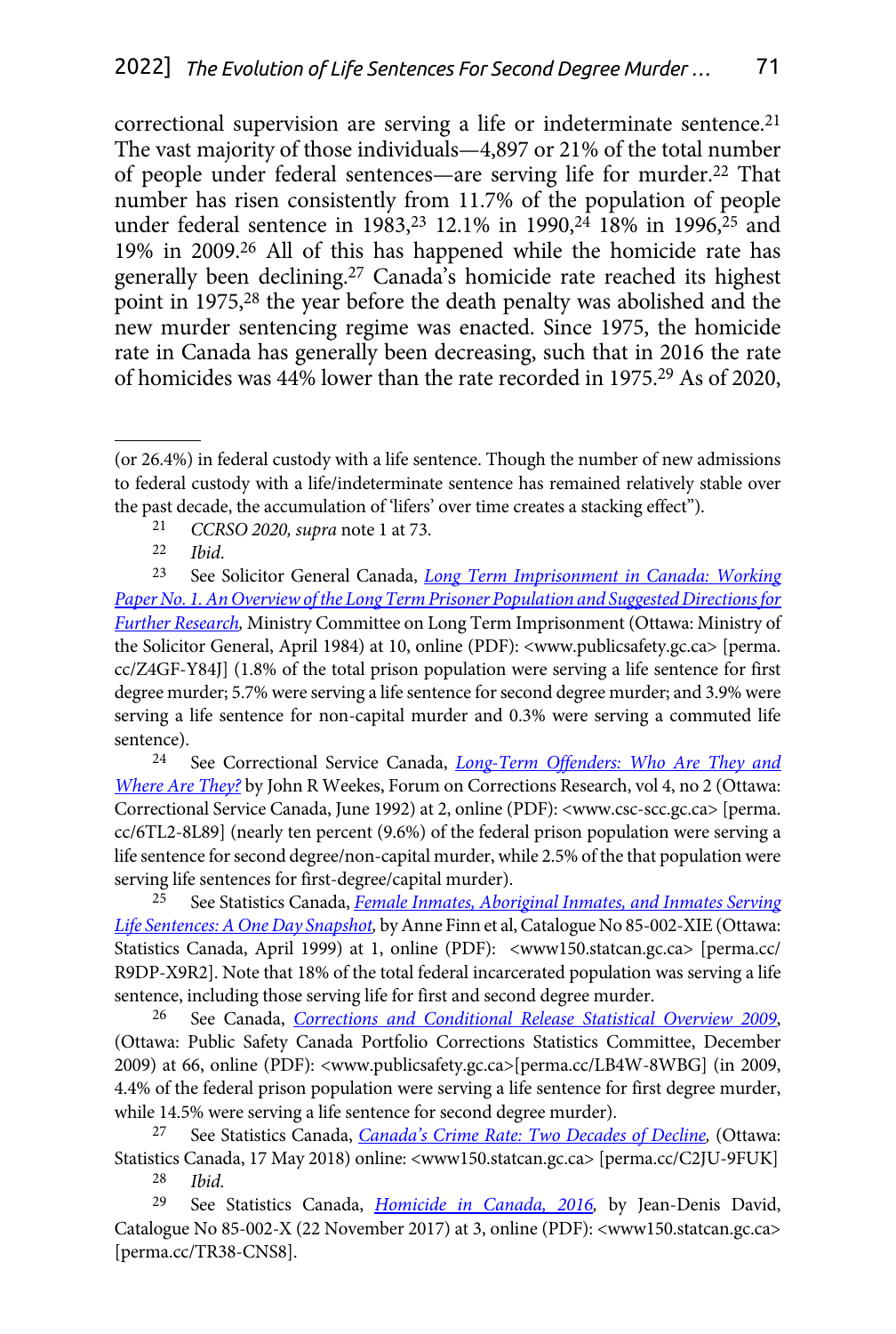that rate sat at 1.95 homicides per 100,000 people, 36% lower than the rate recorded in 1975.30

Of the 4,897 people serving life sentences for murder, 60% are incarcerated, while the remaining 40% are in the community on some form of supervision.31 The government's own research shows that people serving life sentences for murder are more likely to succeed in the community than those released for other offences.32 Recent statistics from the Parole Board of Canada show that since 1994, among those serving indeterminate sentences who were released on full parole, only 9% have been revoked for re-offending (6% have been revoked for a non-violent offence and 3% revoked for a violence offence). 33 However, very little is known about how long people serving life sentences are spending in prison before being paroled into the community, if at all.

When capital punishment was abolished in 1976,<sup>34</sup> the average time in custody for capital murder and non-capital murder was 15.8 years and 14.6 years respectively.<sup>35</sup> The most recent public reference to the average time spent by life sentenced people in prison can be found in the 2010 Legislative Summary accompanying Bill C-54, the bill that abolished the "faint hope clause."<sup>36</sup> It cited a 1999 government study pinning the average

32 See Correctional Service Canada, *[Community Outcomes for Offenders Serving](https://www.publications.gc.ca/collections/collection_2014/scc-csc/PS83-5-R264-eng.pdf)  [a Life Sentence,](https://www.publications.gc.ca/collections/collection_2014/scc-csc/PS83-5-R264-eng.pdf)* by Marsha Axford & Matthew Young, Catalogue No PS83-5/R264E-PDF (Ottawa: Correctional Service Canada, May 2012), online (PDF): <www.publications. gc.ca/collections/collection\_2014/scc-csc/PS83-5-R264-eng.pdf>, as cited in Bill C-53, *An Act to amend the Criminal Code and the Corrections and Conditional Release Act and to make related and consequential amendments to other Acts,* 2nd Sess, 41st Parl, 2015, legislative summary.<br>  $\frac{33}{3}$  Performan

<sup>33</sup> *Performance Monitoring Report 2018-2019, supra* note 14 at 99.<br><sup>34</sup> See Public Safety Canada, 50 *Years of Human Rights Developy* 

34 See Public Safety Canada, *[50 Years of Human Rights Developments in Federal](https://perma.cc/85YF-5JAH)  [Corrections,](https://perma.cc/85YF-5JAH)* (Ottawa: Human Rights Division Correctional Service Canada, August 1998), online: <www.csc-scc.gc.ca> [\[perma.cc/85YF-5JAH\]](https://www.csc-scc.gc.ca/text/pblct/rht-drt/index-eng.shtml) (while capital punishment was formally abolished in July 1976, the last reported executions in Canada occurred in 1962, and all death sentences thereafter were commuted).

35 See Correctional Service of Canada, *[A Review and Estimate of Time Spent in](https://perma.cc/KM3F-MQF2) [Prison by Offenders Sentenced for Murder](https://perma.cc/KM3F-MQF2),* by Mark Nafekh & Jillian Flight, (Ottawa: Correctional Service of Canada Research Branch, November 2002) at 1, online (PDF): <www.csc-scc.gc.ca> [perma.cc/KM3F-MQF2] [*Nafekh & Flight 2002*].

36 See Bill C-54, *An Act to amend the Criminal Code and to make consequential amendments to the National Defence Act*, 2nd Sess, 40th Parl, 2010, executive summary.

<sup>30</sup> See Statistics Canada, *[Homicide in Canada, 2020](https://perma.cc/XS32-ES36)*, by Amelia Armstrong & Brianna Jaffray, Catalogue No 85-002-X (25 November 2021) at 4, online (PDF): <www150. statcan.gc.ca> [perma.cc/XS32-ES36].

<sup>31</sup> *CCRSO 2020, supra* note 1 at 73, Table C14. 2930 are incarcerated and 1967 are under supervision in the community. In 2019–2020, 304 individuals serving a life sentence for murder were on day parole and 1,663 were on full parole.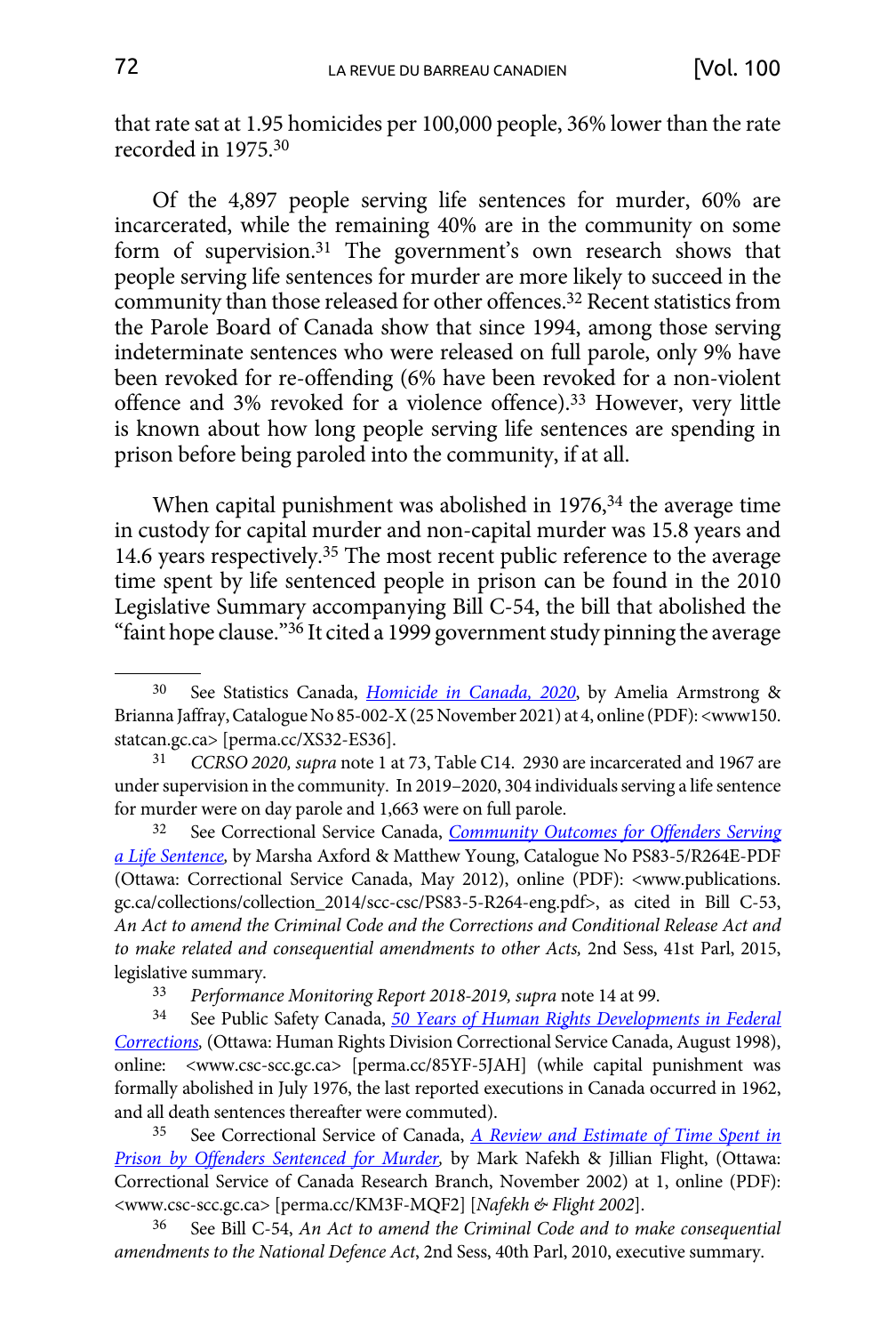number of years before parole for first degree murder at 28.4 years, noting that "Canada exceeds the average time served [for first degree murder or its equivalent] in all countries surveyed, including the United States, with the exception of US offenders serving life sentences without parole."37 According to the 1999 study, the number was much lower in other comparable jurisdictions.<sup>38</sup> With respect to second degree murder, which is the largest group of people serving life sentences,<sup>39</sup> the average amount of time spent in prison before parole is even more difficult to pin down because of the wide range of parole ineligibility periods to which these individuals are subject. A study by the Correctional Service of Canada researchers found a relatively small increase in estimated time spent in prison before parole for this group between 1976 and 2002,<sup>40</sup> although the authors cautioned that their numbers were "underestimates of average incarceration times" due to challenges with the dataset.<sup>41</sup>

Data released by the Parole Board of Canada similarly does not give us a full picture of the extent to which correctional and parole decisionmaking are shaping life sentences. For example, the Parole Board reported that, in 2018–2019, people serving life sentences had a grant rate (including continuations of day parole) of 92% for day parole applications.42 The full parole grant rate for those serving life sentences was 61%.43 However, these numbers do not tell us anything about how these grant rates compare to the applicants' eligibility dates for parole (*i.e.,* whether life sentenced prisoners are going up for parole and being released when they are first eligible). We know that Indigenous people generally spend more of their sentence in prison before parole than other prisoners.<sup>44</sup> Other research suggests that the rates of withdrawing, postponing, or waiving rights to apply for parole are quite high, particularly for Indigenous people, and that parole decision-making is highly dependent on whether the applicant has the support of Corrections for release.45 Gaining an understanding of the relationship between eligibility for release and actual release of life

42 *Performance Monitoring Report 2018-2019*, *supra* note 14 at 75.

<sup>37</sup> *Ibid*.

<sup>38</sup> *Ibid.* The number was 11 years in New Zealand, 14.4 years in England, and 14.8 years in Australia.

<sup>39</sup> *CCRSO 2020, supra* note 1 at 73.

<sup>40</sup> *Nafekh & Flight 2002, supra* note 35 at 12. See also Public Safety and Emergency Preparedness Canada, *Average Time Incarcerated for 1st Degree Murder Convictions: A 2005 Update,* by Guy Bourgon, (Ottawa: Corrections and Criminal Justice Directorate, 20 January 2005). 41 *Nafekh & Flight 2002, supra* note 35 at 13.

<sup>43</sup> *Ibid* at 96.

<sup>44</sup> *CCRSO 2020, supra* note 1 at 108.

<sup>45</sup> See Ivan Zinger, "Conditional Release and Human Rights in Canada: A Commentary" (2012) 54:1 Can J Corr 117 at 122–25.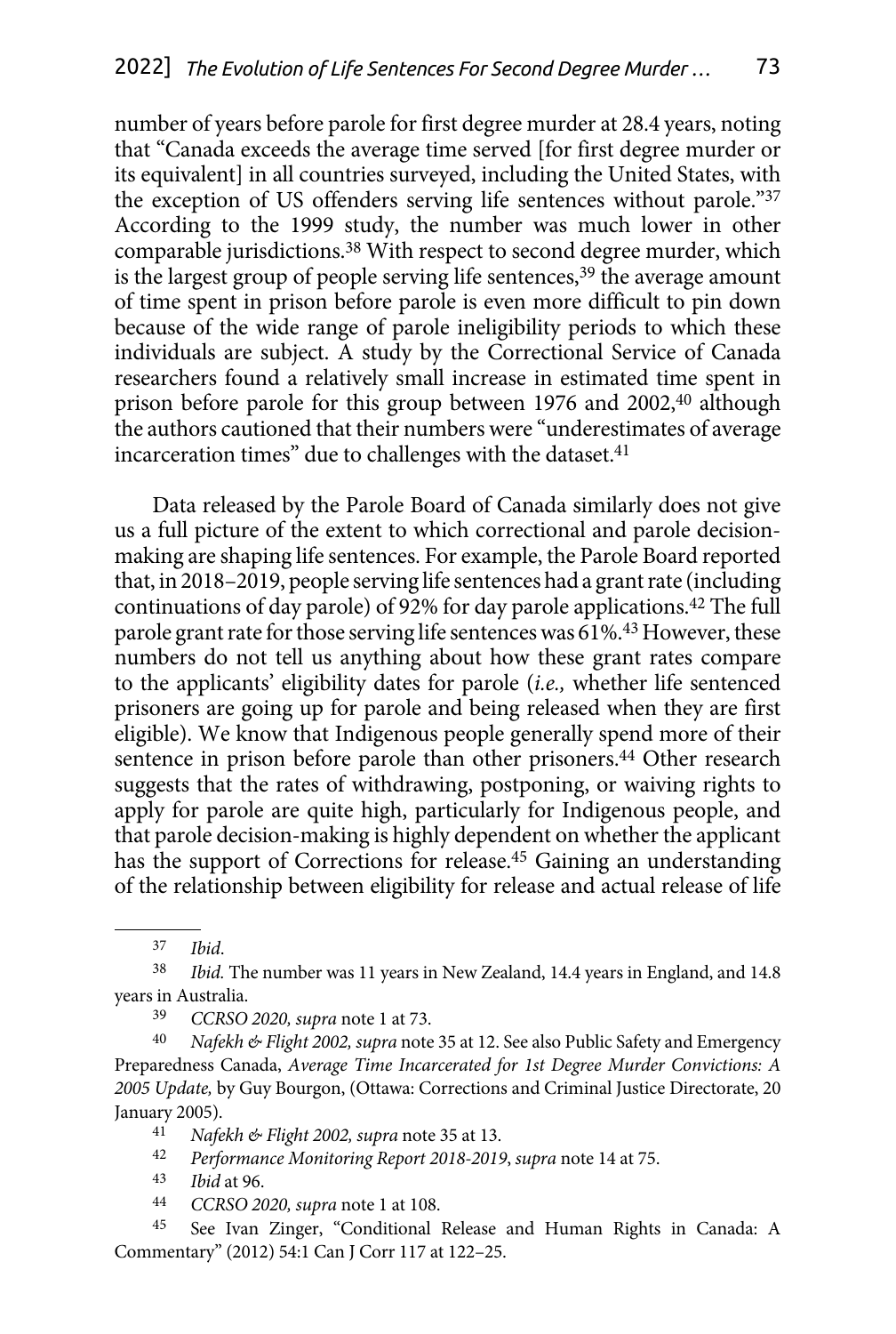<span id="page-8-0"></span>sentenced prisoners—and particularly the experience for demographic groups, such as Indigenous people—is crucial to assessing the impact of our murder sentencing regime, and how it has changed over time.

#### **3. Method**

We received anonymized sentence and parole information from the Office of the Correctional Investigator on all people (living or dead) who were convicted of first or second degree murder in Canada after the murder sentencing regime came into force in 1976 through to January 2021.46

To investigate parole ineligibility periods set by judges and the timing of parole release by the Parole Board of Canada (PBC), we identified all people (living or dead) with convictions (as of January 2021) for second degree murder only (N= 4,184). We then removed people who had been deported, young people (who had aged into CSC as they continued their youth sentence), young people sentenced as adults who have shorter periods of parole ineligibility, people whose convictions were quashed, people with offence dates of July 25, 1976 or earlier (the day before the murder sentencing regime came into effect), and those with sentences handed down before 1977. This gave us a total sample of 3,843. The available demographic descriptions of this population are provided in Table 1.

To examine trends over time in the parole ineligibility periods set by judges and in parole release, we had to further restrict our sample to identify the less complicated cases: those with no prior (provincial or federal) custodial sentences,<sup>47</sup> and no parole revocations. Complicated cases with previous custodial stays or parole releases made understanding

<sup>46</sup> See Public Safety Canada, *[Corrections and Conditional Release Statistical](https://perma.cc/8TYA-33BM) [Overview 2019](https://perma.cc/8TYA-33BM),* (Ottawa: Public Safety Canada, September 2020) at 66 (Table C14), online (PDF): <www.publicsafety.gc.ca> [perma.cc/8TYA-33BM]. At the time of creating the dataset, the Corrections and Conditional Release Statistical Overview (CCRSO) showed, in 2018–2019, a count of 4,841 people serving life sentences (in prison or in the community) for first or second degree murder*.* While we had a more comprehensive and updated dataset, we estimated, using our data, that in 2018–2019 there were 4,899 people serving life sentences in penitentiaries or in the community for first and second degree murder. Given that we do not know when during the 2018–2019 fiscal year the CCRSO count happened, and given that we had updated data (e.g., additional people admitting during 2018–2019 after the CCRSO count happened), our estimate appears to be reasonable, and it suggests we are working from an equivalently documented dataset.

Meaning, individuals contained within the sample could have previous convictions, but none of them resulted in a (provincial or federal) custodial sentence.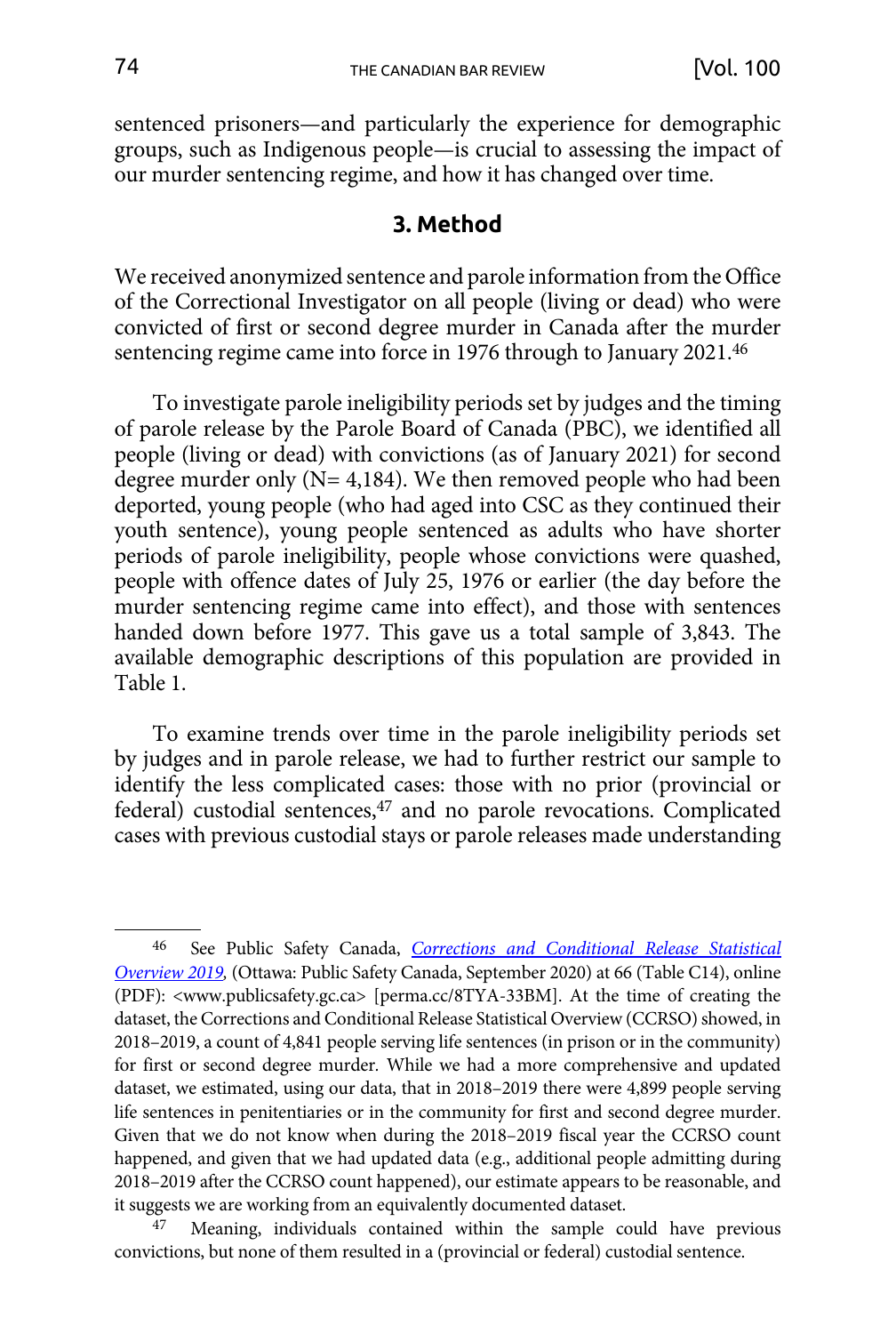ineligibility periods and parole release timelines impossible.48 Therefore, we identified those with no previous custodial sentences—that was 77% (N= 2,953) of these second degree conviction cases. To understand parole release, we then identified those who, if they had been released, had not returned to prison. That group was 80% (N= 2,370) of the total number of those who had no previous custodial sentences. An additional 47 entries were missing information, leaving us with a final group size of 2,323 (our "restricted sample").

This restricted sample, then, while constituting the majority (2,323 out of 3,843—or 60%) of adult second degree murder cases in Canada, should be understood as the less complicated cases, given there were no prior convictions that resulted in a custodial sentence, and no revocations while on full parole. There was also a significant<sup>49</sup> decline over time in the number of victims associated with our restricted sample of cases. In the earliest time period (1977-1988), 10.1% of the cases had two or more victims, and in the more recent time period (2012–2020), only 6.4% of cases had two or more victims. This group is well-suited for an investigation into ineligibility periods set by judges because any increases in parole ineligibility over time cannot be attributed to these cases being more complicated or serious. If anything, one might expect the more complicated or serious cases to have longer periods of parole ineligibility and more time before parole.

Our restricted sample of cases is quite similar to the full population of (adult) second degree murder cases. The restricted sample has a slightly different age at the time of the offence distribution (slightly larger proportions of both younger and older people), slightly fewer people identified as white or Indigenous and slightly more people identified as Black or otherwise racialized. The differences were within 3%. Table 1 presents basic demographic information for all adult second degree murder cases (N= 3,843), and for our restricted sample of second degree murder cases  $(N= 2,323)$ .

<sup>48</sup> For example, if someone was released on parole, and breached a condition or committed an offence, and returned to prison, their parole eligibility date may change in our dataset to whatever the new eligibility date is, and the original eligibility date will be over-written. As another example, someone might have a previous (first) sentence, and be on parole when the murder happens (constituting a second sentence). In such a case it is possible that the "first release on full parole" could be linked to the first sentence, and the parole eligibility date for the murder would be impacted by that previous sentence. These issues make estimating the timing of the first full parole release impossible for those with custodial histories/parole releases.

<sup>49</sup> Chi-square= 10.52, df= 4, p<.05.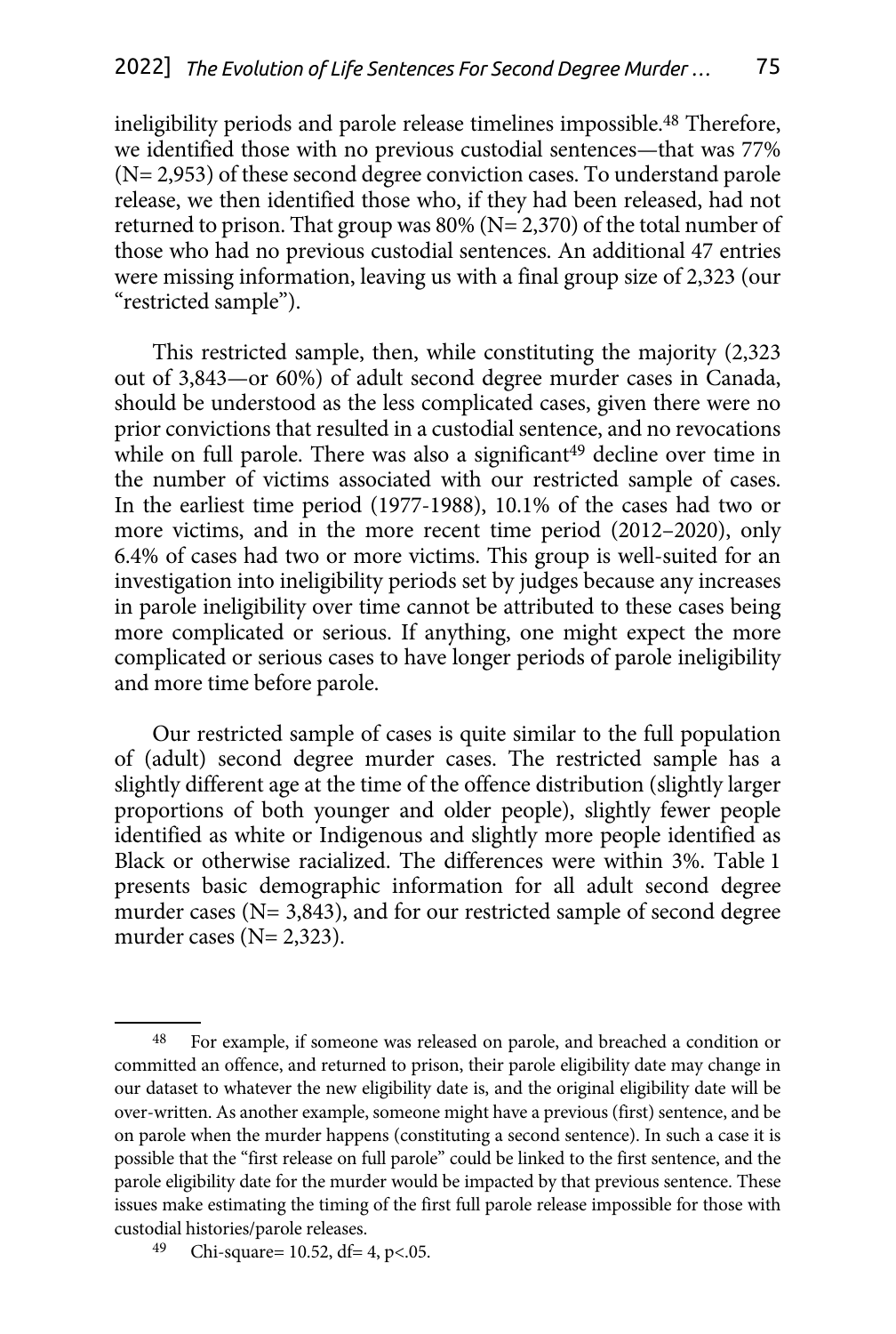| Population<br>characteristics  | All adult second<br>degree murder cases |          | Restricted sample-second degree<br>murder cases with no previous<br>custodial sentences and no parole<br>revocations |          |  |
|--------------------------------|-----------------------------------------|----------|----------------------------------------------------------------------------------------------------------------------|----------|--|
| Female                         | 5.2%                                    | (201)    | 6.0%                                                                                                                 | (139)    |  |
| Male                           | 94.7%                                   | (3,639)  | 93.9%                                                                                                                | (2,182)  |  |
| Other gender                   | 0.1%                                    | (3)      | 0.1%                                                                                                                 | (2)      |  |
| Total                          | 100%                                    | (3,843)  | 100%                                                                                                                 | (2,323)  |  |
| $18 - 20$                      | 14.7%                                   | (566)    | 16.6%                                                                                                                | (386)    |  |
| $21 - 24$                      | 18.1%                                   | (695)    | 18.5%                                                                                                                | (430)    |  |
| $25 - 29$                      | 16.8%                                   | (646)    | 15.0%                                                                                                                | (348)    |  |
| $30 - 39$                      | 22.6%                                   | (869)    | 19.5%                                                                                                                | (454)    |  |
| $40 - 49$                      | 11.8%                                   | (453)    | 12.4%                                                                                                                | (287)    |  |
| $50 - 83$                      | 6.7%                                    | (257)    | 8.4%                                                                                                                 | (195)    |  |
| Missing Information            | 9.3%                                    | (357)    | 9.6%                                                                                                                 | (223)    |  |
| Total:                         | 100%                                    | (3,843)  | 100%                                                                                                                 | (2,323)  |  |
| White                          | 64.0%                                   | (2, 461) | 61.6%                                                                                                                | (1, 430) |  |
| Indigenous                     | 21.7%                                   | (833)    | 19.3%                                                                                                                | (449)    |  |
| Black                          | 5.9%                                    | (228)    | 7.5%                                                                                                                 | (175)    |  |
| Other Racialized<br>Identities | 7.1%                                    | (271)    | 9.7%                                                                                                                 | (226)    |  |
| Missing Information            | 1.3%                                    | (50)     | 1.9%                                                                                                                 | (43)     |  |
| Total:                         | 100%                                    | (3, 843) | 100%                                                                                                                 | (2,323)  |  |

**Table 1: Population characteristics second degree murder cases**

Age: Chi-square= 19.14, df= 6, p<.01

Race: Chi-square= 26.70, df= 4, p<.001

We were interested in understanding any changes over time and among groups in the *parole ineligibility period* (in years) as set by judges. The parole ineligibility period was provided for 78% (N= 1,821) of the restricted sample. For the remaining 22% (N= 502), we had to calculate the ineligibility period from the start of the prison stay (typically, this was the arrest date) $50$  to the first full parole eligibility date.  $51$  Those whose

<sup>50</sup> *Criminal Code, supra* note 2, s 719(1), 746(a). Unlike other sentences, which begin on the day a person is sentenced (s 719(1) of the *Criminal Code*, *supra* note 2), a life sentence begins to run on the day a person is taken into custody for the offence (*Criminal Code, supra* note 2, s 746 (a)).

<sup>51</sup> Having to estimate the ineligibility period through dates is another reason why we restricted our sample to those with no previous custodial sentences and no revocations (if released on full parole). As described above, *supra* note 48, those dates could change if there were multiple releases, thus creating error. Restricting the group to more simple cases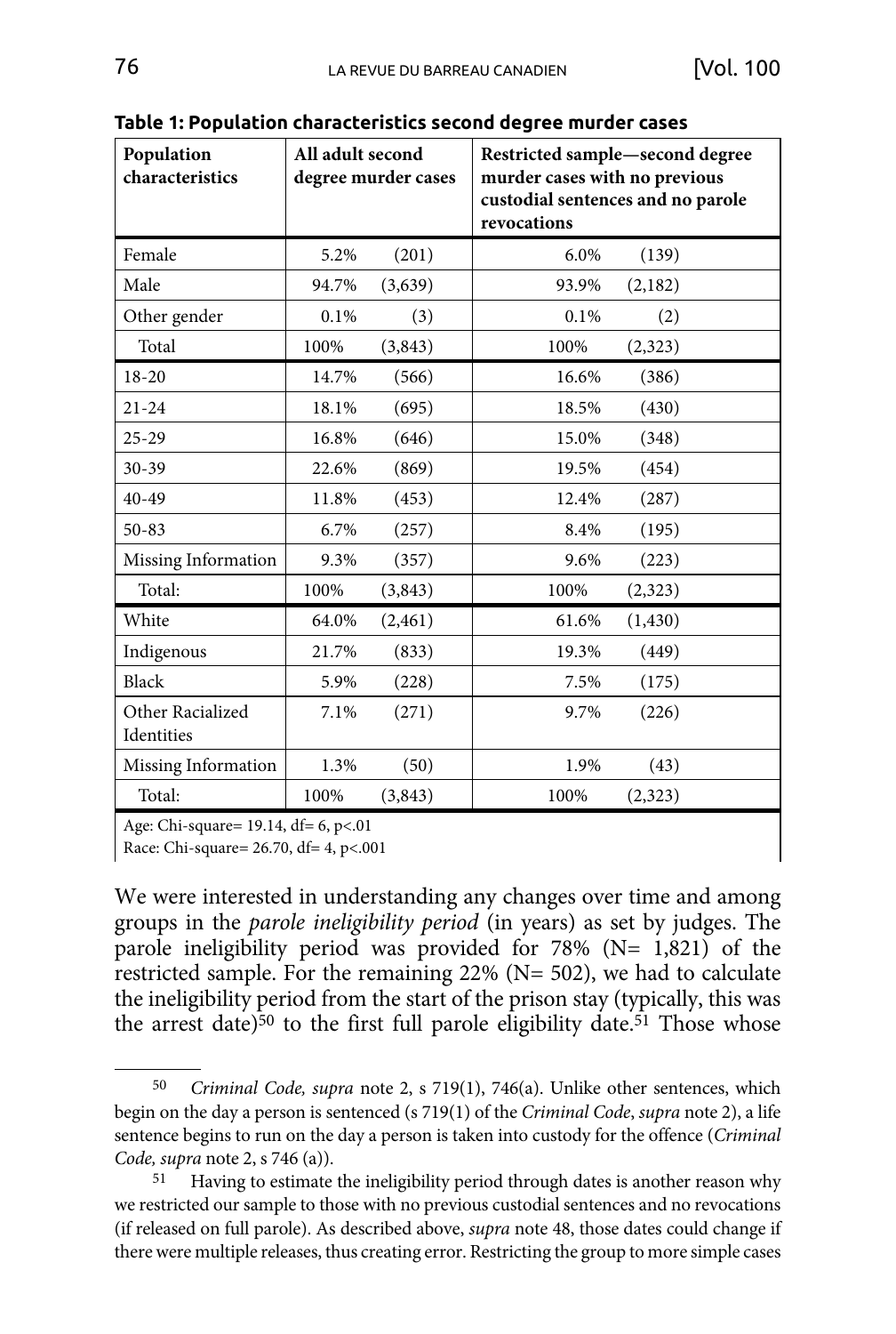ineligibility period had to be calculated showed the same trends over time as the group with the information provided, so we have combined the two groups.

To explore trends over time, we created groups based on when the sentence was handed down. This resulted in six time intervals, with roughly equal numbers of individuals in each group:52 1977–1988; 1989– 1996; 1997–2004; 2005–2011; 2012–2016; and 2017–2020.53 Consecutive parole ineligibility periods for multiple murders were available for offences committed on or after December 2, 2011. Within our dataset there was no consistent coding of the imposition of consecutive parole ineligibility. However, 31 cases in our restricted sample of second degree murder convictions were eligible for consecutive ineligibility periods (committed on or after December 2, 2011, and had two or more victims), with the majority (26 cases) in the most recent time frame.

We also identified the *gender* and *race* of the individual, where it was available in the records. Exploring trends with respect to women was made difficult by the low numbers identified in the sample, particularly in the earlier years. As Table 1 showed, we only had 139 women in our restricted sample, and none before 1981. Given such small numbers, we could only examine gender in the two more recent time periods (1981– 2006 and 2007–2020), where there was a roughly equal number of women in each period.

With respect to racialized and Indigenous people, the only group large enough to examine trends over time is Indigenous people. However, Indigeneity was not well-captured in this dataset until about 2005, making any exploration of trends over time difficult. Similar to the analyses with

reduces (but obviously does not eliminate) concerns about using those dates to estimate the parole ineligibility period.

<sup>&</sup>lt;sup>52</sup> An obvious way to explore trends over time might have been to create six equal time intervals. However, given that cases are not evenly spread across years, this approach would create a different number of cases in each time interval, with a disproportionate number of cases occurring the later time periods. Very small numbers in some of the time intervals would make it difficult to discern trends over time.

<sup>53</sup> In exploring parole ineligibility periods, and time in prison before release, we tend to present distributions as a more complete description as compared to either a mean or median number of years. For our purposes, both the mean and median could obscure the changes we are interested in exploring over time. For example, a mean of 15 years could be produced if you had a sample of 100, 50 of whom received 10 years, and 50 who received 20 years. Alternatively, that mean could be produced if all 100 people received 15 years. While the mean in both cases would be 15 years, the distribution is completely different, and it is that distribution which helps us understand changes over time in the ineligibility periods set by judges. The median has similar problems.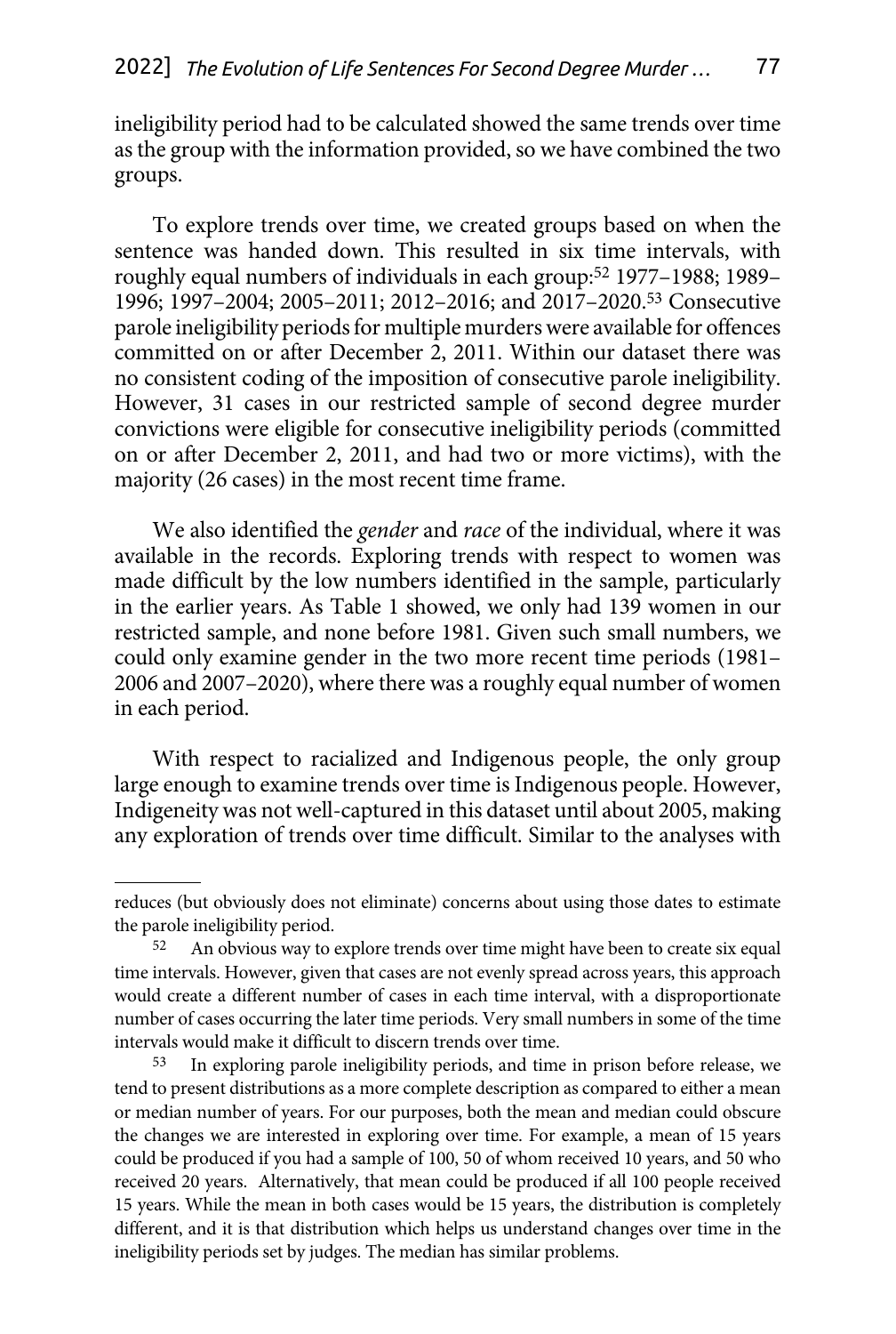<span id="page-12-0"></span>women, we created only two time frames—2005–2012 and 2013–2020 with roughly equal numbers of Indigenous people in each time period. We could not explore trends over time with other racialized persons because of their low numbers, and had to similiarly restrict the sample because of inconsistent coding of race in the pre-2005 data.

We also explored whether there was any significant variation based on the *region* in which individuals were sentenced. For our restricted sample of 2,323, we identified six regions based on the location of the offence (Atlantic, Quebec, Ontario, Prairies, British Columbia, Territories) for 87% (N= 2,011). The missing information was mainly in the earliest time period, with 58% of the cases in 1977–1988 missing information on the location of the offence. Given that loss, we have removed that time frame from the regional analysis.

### **4. Trends over time in the parole ineligibility periods set by judges for second degree murder**

Over time there is a significant increase in the length of parole ineligibility periods set by judges. In our restricted sample, where the individual was sentenced between 1977 and 1988, only 13.5% had an ineligibility period of over 15 years (see Table 2). That proportion grows over time such that, by the most recent time period (2017-2020), 26% received an ineligibility period of over 15 years. At the lower end of the spectrum, in the earliest time period, 51.3% received the minimum parole ineligibility period of 10 years, and by the most recent time period only 20.3% (see Table 2) received the minimum.

Figure 1 and Table 2 show significant increases over time in the ineligibility periods set by judges. That increase is not due to a specific change in legislation; indeed, the introduction of consecutive parole ineligibility in 2011 did not appear to change the overall pattern for second degree murder sentencing. The most recent time frame (2017–2020) had the largest number of cases eligible for consecutive parole ineligibility, yet the change seen during that time period is not particularly dramatic, nor different from previous time periods. In fact, there is a similar—or perhaps slightly larger—increase in the parole ineligibility periods from 1989–1996 to 1997–2004 (see Table 2). Other research shows that consecutive parole ineligibility is more likely to be ordered in cases involving first degree murder, or a combination of first and second degree murders, rather than for multiple second degree murders alone.54

<sup>54</sup> *Grant, Choi & Parkes, supra* note 6 at 166–68. Examining reported cases and those referenced in the media, Grant, Choi & Parkes found 54 cases eligible for consecutive parole ineligibility. Twenty-three individuals (43%) received consecutive parole ineligibility and 31 (57%) did not. Of the 23 cases receiving consecutive parole ineligibility, only three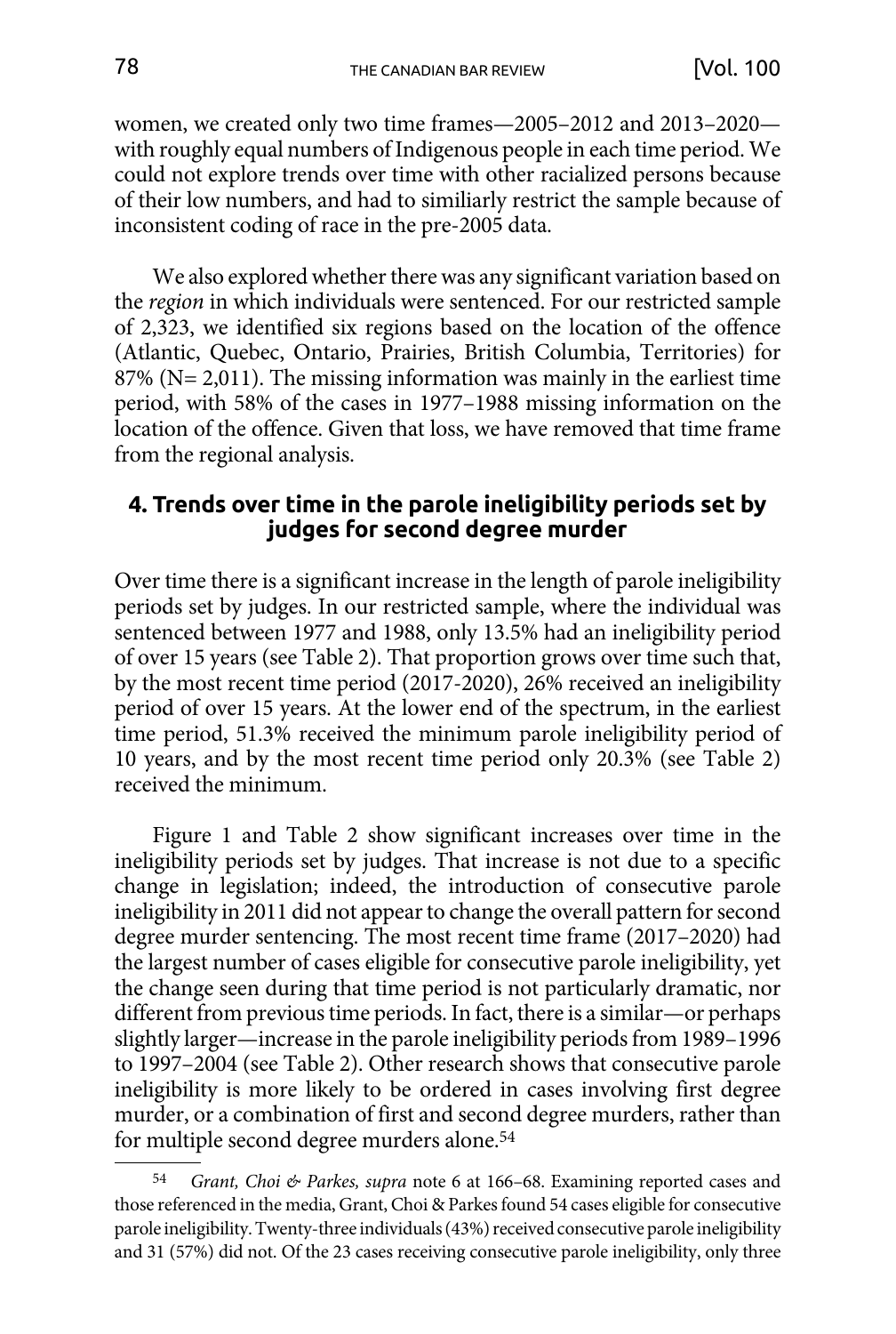

<span id="page-13-0"></span>Figure 1: Parole ineligibility periods set by judges over time

| Table 2: Parole ineligibility periods set by judges over time |  |
|---------------------------------------------------------------|--|
|---------------------------------------------------------------|--|

|                | <b>Parole Ineligibility Period</b> |                   |                   |                  |              |  |
|----------------|------------------------------------|-------------------|-------------------|------------------|--------------|--|
|                | 10 years                           | 11 to 12<br>years | 13 to 15<br>years | Over 15<br>years | <b>Total</b> |  |
| 1977-1988      | 51.3%                              | 17.9%             | 17.4%             | 13.5%            | 100% (386)   |  |
| 1989-1996      | 48.6%                              | 16.4%             | 23.0%             | 12.0%            | 100% (426)   |  |
| 1997-2004      | 35.1%                              | 19.1%             | 28.1%             | 17.8%            | 100% (388)   |  |
| 2005-2011      | 28.9%                              | 18.5%             | 31.7%             | 20.9%            | 100% (454)   |  |
| $2012 - 2016*$ | 23.1%                              | 22.8%             | 33.2%             | 21.0%            | 100% (334)   |  |
| $2017 - 2020*$ | 20.3%                              | 23.6%             | 30.1%             | 26.0%            | 100% (335)   |  |
| Total          | 35.2% (817)                        | 19.5% (452)       | 27.1% (630)       | 18.3% (424)      | 100% (2,323) |  |

Chi-square =  $151.825$ , df=  $15$ ,  $p<001$ 

\*Consecutive ineligibility periods for multiple murders were available for offences committed December 2, 2011 and later.

## **A) Gender**

As explained earlier, we could only examine two time periods with a roughly equal number of women in each period. In addition, because of the low numbers, the parole ineligibility periods have been pooled. Table 3 shows the ineligibility periods for both time frames for men and women separately. Men see a significant increase over time in their parole ineligibility periods. Women also see an increase in their parole ineligibility periods similar to that observed for men, but for women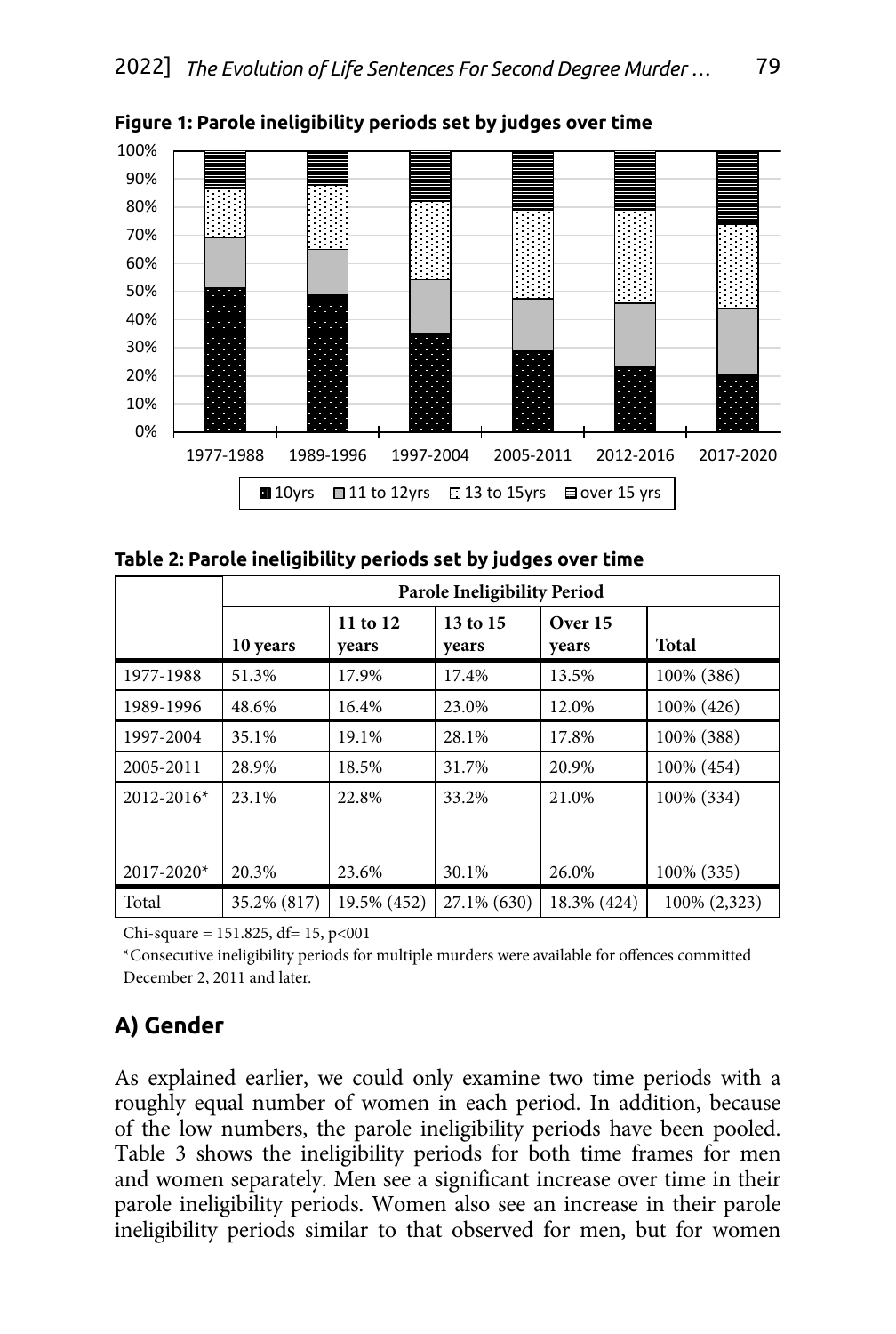<span id="page-14-0"></span>this change is non-significant in statistical terms, possibly due to the low numbers in some cells.

While the parole ineligibility periods set for men and women in 1981– 2006 are relatively similar, in the most recent time frame, women see significantly55 shorter ineligibility periods than men. In 2007–2020, 32.4% of women received an ineligibility period of 10 years compared to 22.8% of men and 40.8% of women received an ineligibility period of over 12 years compared to 55.6% of men (see Table 3). For both men and women, parole ineligibility periods increased across time, and men received longer parole ineligibility periods than women in both time periods.<sup>56</sup>

**Table 3: Gender and parole ineligibility periods set by judges (1981–2020)**

|       |           |          |                   | <b>Parole Ineligibility Period</b> |                 |
|-------|-----------|----------|-------------------|------------------------------------|-----------------|
|       |           | 10 years | 11 to 12<br>vears | Over 12<br>vears                   | Total           |
| Women | 1981-2006 | 48.5%    | 19.7%             | 31.8%                              | 100% (66)       |
|       | 2007-2020 | 32.4%    | 26.8%             | 40.8%                              | 100% (71)       |
|       | Total     | 40.1%    | 23.4%             | 36.5%                              | 100% (137)      |
| Men   | 1981-2006 | 43.3%    | 17.6%             | 39.1%                              | 100% (1,179)    |
|       | 2007-2020 | 22.8%    | 21.5%             | 55.6%                              | 100% (924)      |
|       | Total     | 34.3%    | 19.3%             | 46.4%                              | $100\% (2,103)$ |

Men: Chi-square= 98.22, df= 2, p<.001 Women: Chi-square= 3.70, df= 2, p= .157

## **B) Indigeneity and Race**

Table 4 shows the parole ineligibility periods by Indigeneity for two time periods. Only non-Indigenous people see a significant increase in their parole ineligibility period over time. For example, 25.4% of non-Indigenous people received an ineligibility period of 10 years in first time period, but in the second, only 18.2% received 10 years (Table 4). Indigenous people also saw a reduction in the proportion receiving 10 years (from 38.1% to 30.1%), but this change was not significant.

involved charges of second degree murder only. The other 23 involved charges of first degree murder on its own or in combination with second degree murder.

<sup>55</sup> Chi-square= 6.02, df= 2, p<.05.

<sup>56</sup> In an ANOVA, there was a significant main effect of gender (F= 9.24, df= 1,2236, p<.01), such that men saw longer ineligibility periods than women (an average of 13.1 years compared to 12.2 for women); and a significant main effect of time (F= 7.09, df= 1,2236, p<.01), with women increasing from an average ineligibility period of 11.9 years (1981-2006) up to 12.5 years (2007-2020), while men increased from an average of 12.6 to 13.6 years.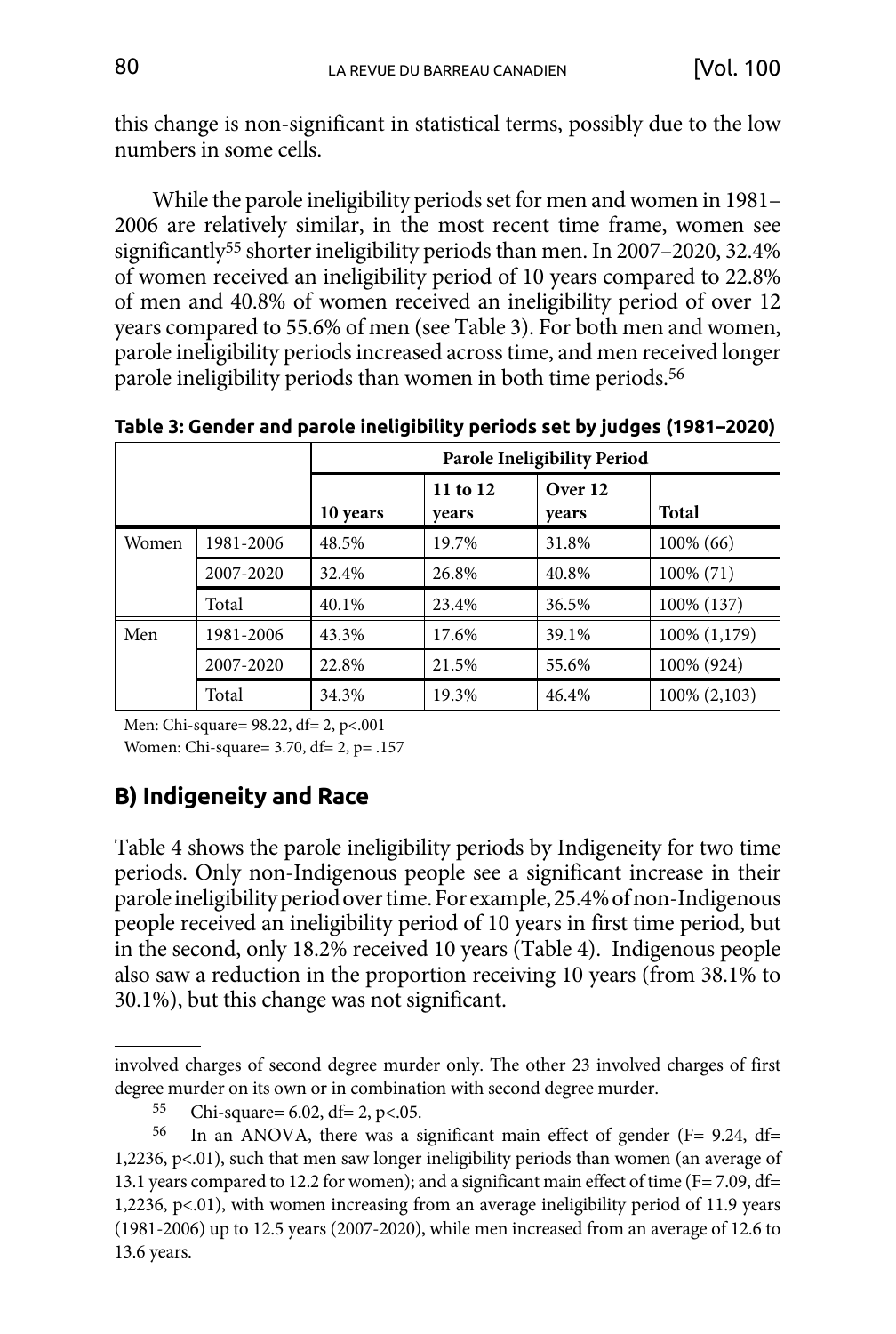|            |           |          |                   | <b>Parole Ineligibility Period</b> |                    |              |
|------------|-----------|----------|-------------------|------------------------------------|--------------------|--------------|
|            |           | 10 years | 11 to 12<br>vears | 13 to 15<br>years                  | Over $15$<br>years | <b>Total</b> |
| Indigenous | 2005-2012 | 38.1%    | 13.3%             | 28.3%                              | 20.4%              | 100% (113)   |
|            | 2013-2020 | 30.1%    | 20.5%             | 34.3%                              | 15.1%              | 100% (166)   |
|            | Total     | 33.3%    | 17.6%             | 31.9%                              | 17.2%              | 100% (279)   |
| Non-       | 2005-2012 | 25.4%    | 20.5%             | 33.1%                              | 21.0%              | 100% (405)   |
| Indigenous | 2013-2020 | 18.2%    | 24.4%             | 30.3%                              | 27.1%              | 100% (439)   |
|            | Total     | 21.7%    | 22.5%             | 31.6%                              | 24.2%              | 100% (844)   |

**Table 4: Indigeneity and parole ineligibility periods set by judges (2005–2020)**

Indigenous: Chi-square= 5.12, df= 3, p= .163

Non-Indigenous: Chi-square= 10.24, df= 3, p<.05

In both time periods, however, there is a significant  $57$  difference in the ineligibility periods between Indigenous and non-Indigenous people: Indigenous people appear to receive significantly shorter ineligibility periods. For example, Figure 2 and Table 4 show that in 2005–2012, 38% of Indigenous people received an ineligibility period of 10 years compared to 25% of non-Indigenous people. In 2013–2020, 30% of Indigenous people received an ineligibility period of 10 years, compared to 18% of non-Indigenous people.

Figure 2: Indigeneity and parole ineligibilty periods set by **judges (2005–2020)**



<sup>57</sup> Indigenous vs. Non-Indigenous 2005–2012: Chi-square= 8.07, df= 3, p<.05. Indigenous vs. Non-Indigenous 2013–2020: Chi-square= 16.69, df= 3, p<.001.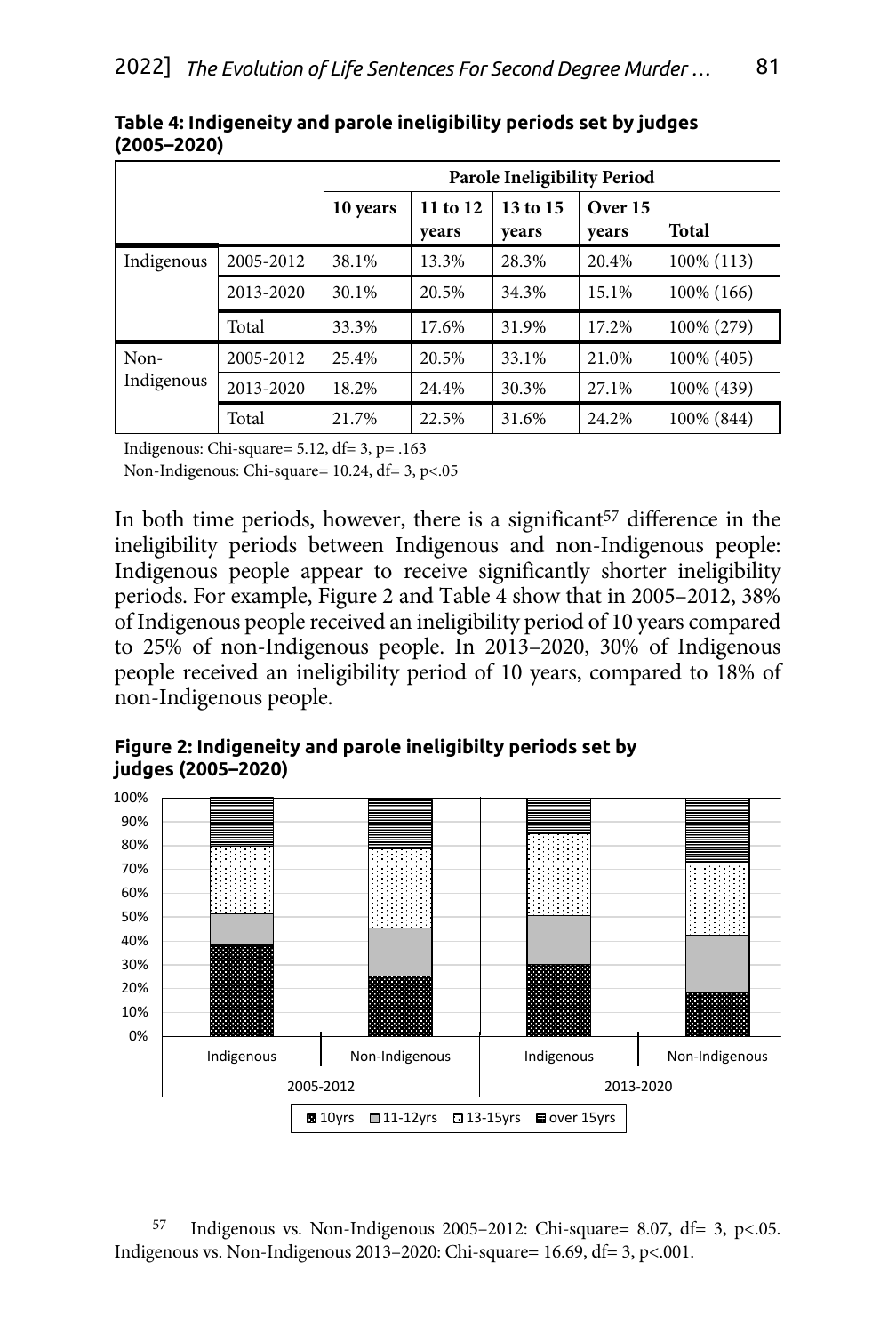As discussed earlier, the number of racialized individuals in the restricted sample was not large enough across all periods to examine trends over time, and we had to restrict the time period to 2005 onwards. However, there was a significant<sup>58</sup> overall relationship between race and parole ineligibility periods (see Figure 3 below). In particular, Black persons and other racialized persons<sup>59</sup> saw significantly longer parole ineligibility periods than white or Indigenous people. For example, while 33% of Indigenous people and 25% of those identified as white received a parole ineligibility period of 10 years, only 12% of Black persons and 18% of other racialized people received these shorter ineligibility periods (see Figure 3 below). Our data does not provide an explanation for this finding. There was, for example, no significant difference across racialized groups in the number of victims associated with the second degree murder conviction. This finding is cause for concern given the well-documented racial biases that permeate the Canadian criminal justice system.60



Figure 3: Parole ineligibility periods by race (2005–2020)

<sup>58</sup> Chi-square= 31.05, df= 9, p<.001. While Indigenous people, as a group, show the most marked differences in parole ineligibility periods compared to the other three groups, the significant differences persist if Indigenous people are removed from the analyses (chisquare= 13.52,  $df = 6$ , p<.05). Said another way, the significant differences across groups was not due solely to the Indigenous ineligibility periods.

<sup>59</sup> The "Other Racialized Identities" group comprises Arab, Arab/West Asian, Southeast Asian, South Asian, Chinese, East Indian, Euro (eastern, northern southern western), Filipino, Hispanic, Japanese, Korean, Latin American, Multi-Ethic, Oceania, and Other. The 1.9% of the sample (see Table 1 above) who were missing information were also included in this group.

While we are hampered by a lack of Canadian data (see Paul Millar & Akwasi Owusu-Bempah, "Whitewashing Criminal Justice in Canada: Preventing Research through Data Suppression" (2011) 26:3 CJLS 653), where data does exist, there is evidence of unexplained differences in the treatment of people who are Black versus members of other racial groups at every stage examined. See, for example, police stops and use of force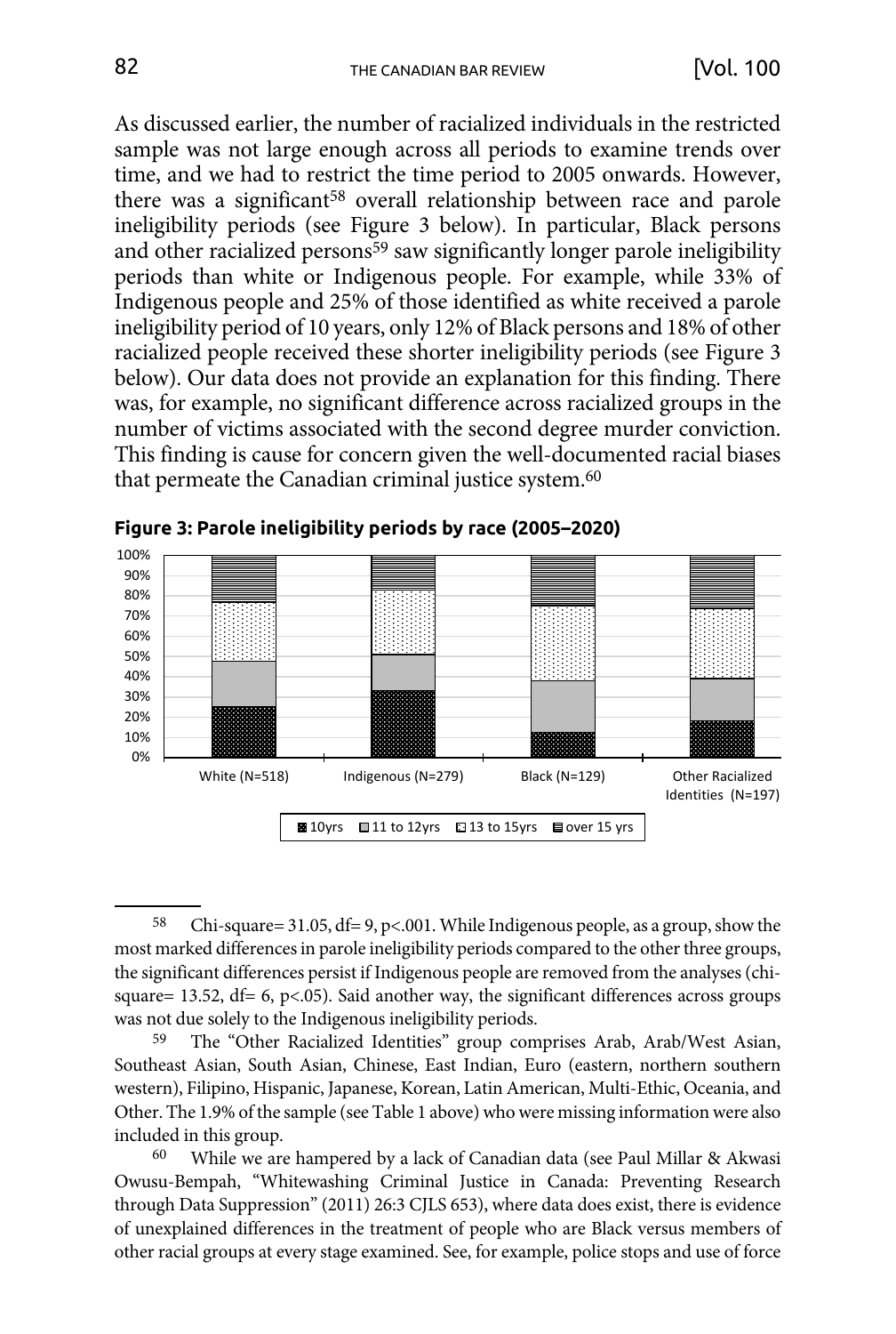## <span id="page-17-0"></span>**C) Regional Variation**

As explained above, given the missing information, we had to create a slightly different time frame (1989–2020) to examine regional differences. Moreover, given the small number of cases within some regions, we could not explore trends over time, and have therefore presented the entire time period.61 Table 5 shows the significant regional variation. The Atlantic region stood out as having longer parole ineligibility periods than any other region (36.1% received an ineligibility period of more than 15 years), and Quebec stood out as having the shortest (60.6% received a parole ineligibility period of 10 to 12 years). Expressed another way, the average parole ineligibility period was 14.3 years in the Atlantic region compared to 12.4 years in Quebec.

<sup>(</sup>Scot Wortley & Lysandra Marshall, ["Bias Free Policing: The Kingston Data Collection](https://perma.cc/Y7NB-4SG7) [Project Final Results"](https://perma.cc/Y7NB-4SG7) (20 September 2005), online (pdf): *Queen's University* <www.hdl. handle.net> [[perma.cc/Y7NB-4SG7\]](Bias%20Free%20Policing:%20The%20Kingston%20Data%20Collection%20Project%20Final%20Results); Scot Wortley, "Police Use of Force in Ontario: An [Examination of Data from the Special Investigations Unit](https://perma.cc/QZ2J-FL95)" (2006), online (pdf): *Ontario Ministry of the Attorney General* <www.attorneygeneral.jus.gov.on.ca> [perma.cc/QZ2]-FL95]); pretrial detention (Julian V Roberts & Anthony N Doob, "Race, Ethnicity, and Criminal Justice in Canada" (1997) 21 Crime and Justice 469; Gail Kellough & Scot Wortley, "Remand for Plea: Bail Decisions and Plea Bargaining as Commensurate Decisions" (2002) 42:1 Brit J Crim 186); and over-incarceration (Akwasi Owusu-Bempah et al, "Race and Incarceration: The Representation and Characteristics of Black People in Provincial Correctional Facilities in Ontario, Canada" (2021) Race and Justice 1, DOI: <10.1177/21533687211006461>).

Only Ontario had a large enough number of cases to explore trends over time, and it mirrored the overall results shown in Table 2—significant increases over time from 9.8% receiving an ineligibility period of over 15 years in 1988–1996 to 22.6% receiving an ineligibility period of over 15 years in 2017–2020 (Chi-square= 41.11, df= 12, p<.001). Expressed another way, the average ineligibility period in Ontario in 1988–1996 was 12.3 years. In 2017–2020, it was 13.6 years.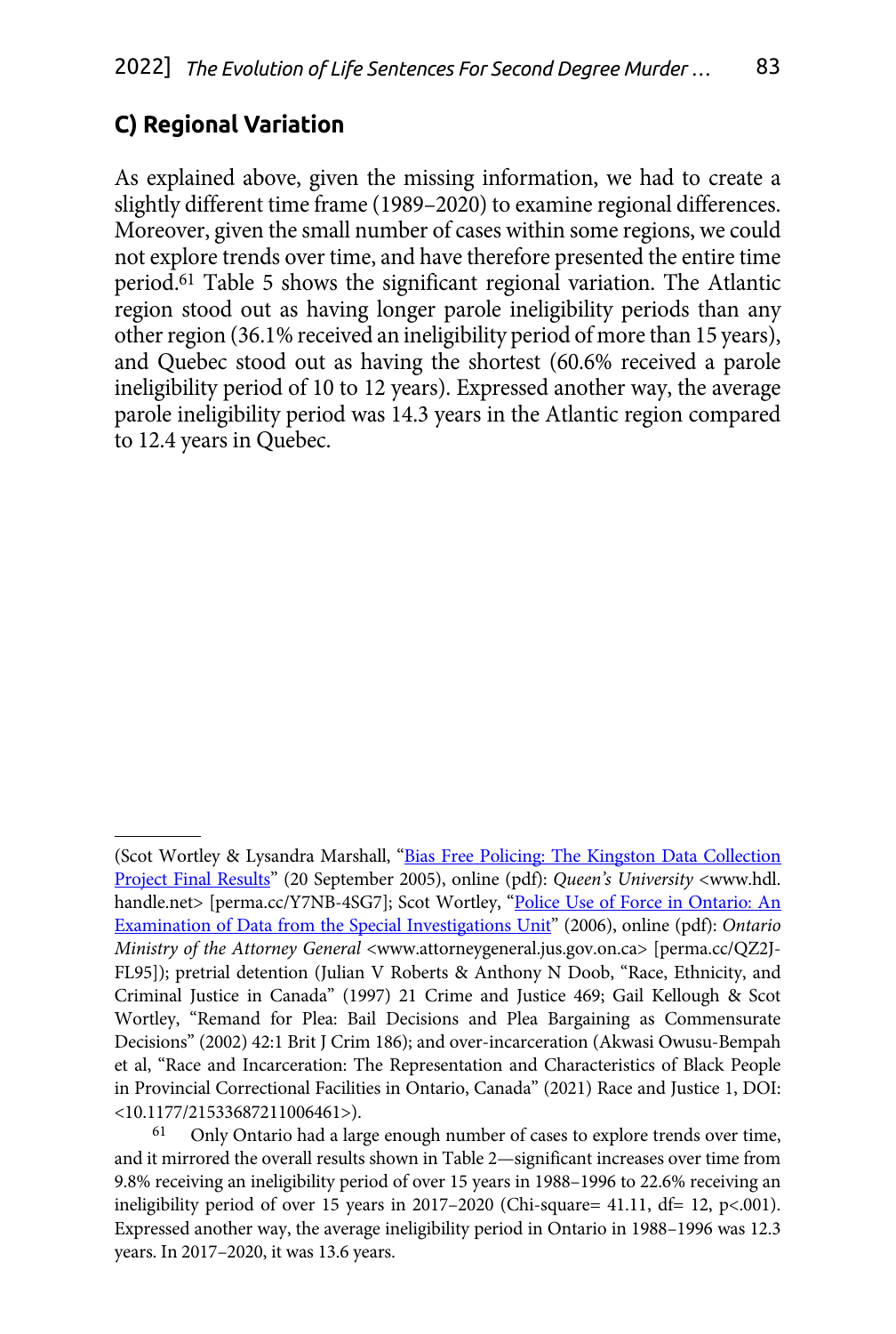|             | <b>Parole Ineligibility Period</b> |                              |               |              |  |  |
|-------------|------------------------------------|------------------------------|---------------|--------------|--|--|
|             | 10 to 12 years                     | Over 12 years<br>to 15 years | Over 15 years | <b>Total</b> |  |  |
| Atlantic    | 31.5%                              | 32.4%                        | 36.1%         | 100% (108)   |  |  |
| Quebec      | 60.6%                              | 29.7%                        | 9.8%          | 100% (327)   |  |  |
| Ontario     | 46.7%                              | 33.9%                        | 19.4%         | 100% (700)   |  |  |
| Prairies    | 54.8%                              | 23.3%                        | 21.9%         | 100% (420)   |  |  |
| BC          | 52.7%                              | 25.6%                        | 21.6%         | 100% (273)   |  |  |
| Territories | 31.6%                              | 47.4%                        | 21.1%         | 100% (19)    |  |  |
| Total       | 50.8% (939)                        | 29.6% (546)                  | 19.6% (362)   | 100% (1,847) |  |  |

<span id="page-18-0"></span>**Table 5: Parole ineligibility period as set by the judge across regions (1989–2020)**

Chi-square =  $65.68$ , df= 10, p<.001 (one expected value <5). Chi-square (not including Territories) =  $62.23$ , df=  $8$ , p<.001

### **5. Trends over time in actually being released on parole by the PBC**

Of our restricted group of 2,323, 51% (N=1,186) had a first full parole eligibility date of December 31, 2015 or earlier. We had parole release information until January 2021, thus allowing five full years to have possibly been released for those with a December 31, 2015 eligibility date. Seventy people who died before becoming eligible for full parole were removed, leaving a sample of 1,116. We created time frames based on people's first parole eligibility date, which gave us three time-groupings (those who had eligibility dates between 1986–2000; 2001–2008; 2009– 2015). Over time we see we see a significant and increasing delay in being released when first eligble (see Figure 4 and Table 6 below). There are, for example, substantial declines over time in the proportion of people who are released within one year of reaching their eligibility date (see Figure 4 and Table 6 below). Looking at those who had their first full parole eligibility date between 1986 and 2000, 41.7% were released within a year of their eligibility date. Of those who became eligible between 2001 and 2008, about a third were released within one year, and of the most recent group (eligible between 2009–2015), only 14.8% were released within one year of their parole eligibility date.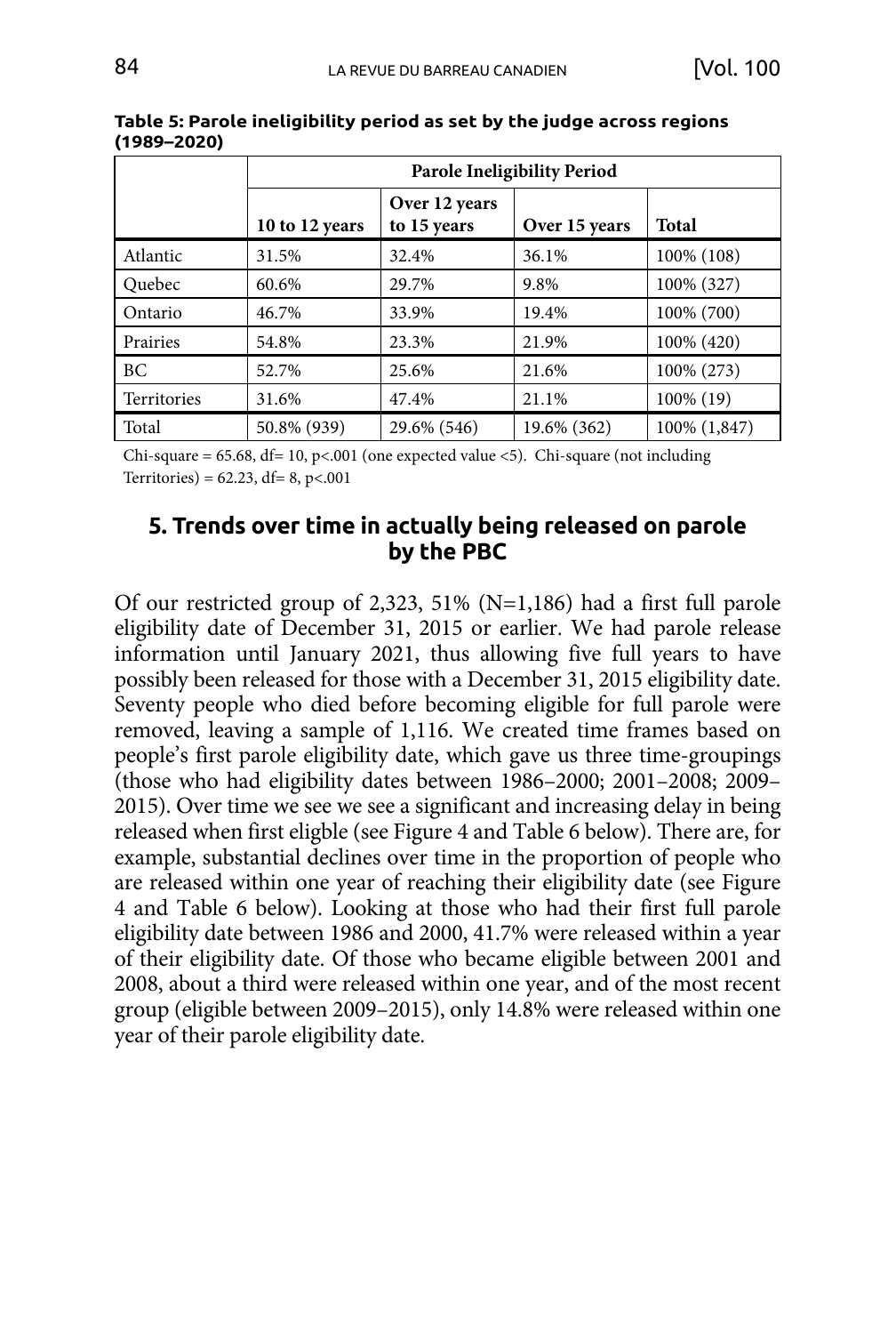

Figure 4: Timing of release by the PBC over time for those with parole eligibility date of 31 December 2015 or earlier

**Table 6: Timing of release by the PBC over time for those with parole eligibility date of 31 December 2015 or earlier**

|                            |           | Time between being eligible for full parole and<br>being released on full parole |                                                          |                                                                                                 |              |  |
|----------------------------|-----------|----------------------------------------------------------------------------------|----------------------------------------------------------|-------------------------------------------------------------------------------------------------|--------------|--|
|                            |           | Within<br>1 year of<br>eligibility<br>date                                       | Over 1 year<br>to 4 years<br><b>AFTER</b><br>eligibility | Not released<br>(as of Jan<br>2021) OR<br>released<br>more than 4<br>years AFTER<br>eligibility | Total        |  |
| Year of first              | 1986-2000 | 41.7%                                                                            | 12.6%                                                    | 45.7%                                                                                           | 100% (405)   |  |
| full parole<br>eligibility | 2001-2008 | 32.8%                                                                            | 12.1%                                                    | 55.0%                                                                                           | 100% (338)   |  |
| date                       | 2009-2015 | 14.8%                                                                            | 16.2%                                                    | 69.0%                                                                                           | 100% (364)   |  |
|                            | Total     | 29.9% (334)                                                                      | 13.6% (151)                                              | 56.5% (622)                                                                                     | 100% (1,107) |  |

Chi-square= 68.36, df= 4, p<.001.

NB: 9 people were removed because of clear typos in dates in the CSC records.

There are also increases in the proportion of people who were not released at all (as of January 2021), or were released more than four years after their eligibility date (see Figure 4 and Table 6 above). We created this group (not released or released more than four years after eligibility), so that the number of people who fall into our groups (in Figure 4 and Table 6) stays the same over time. Some people, especially in the most recent time period, may end up eventually being released, but they would fall into the category of being released more than four years after their eligibility date.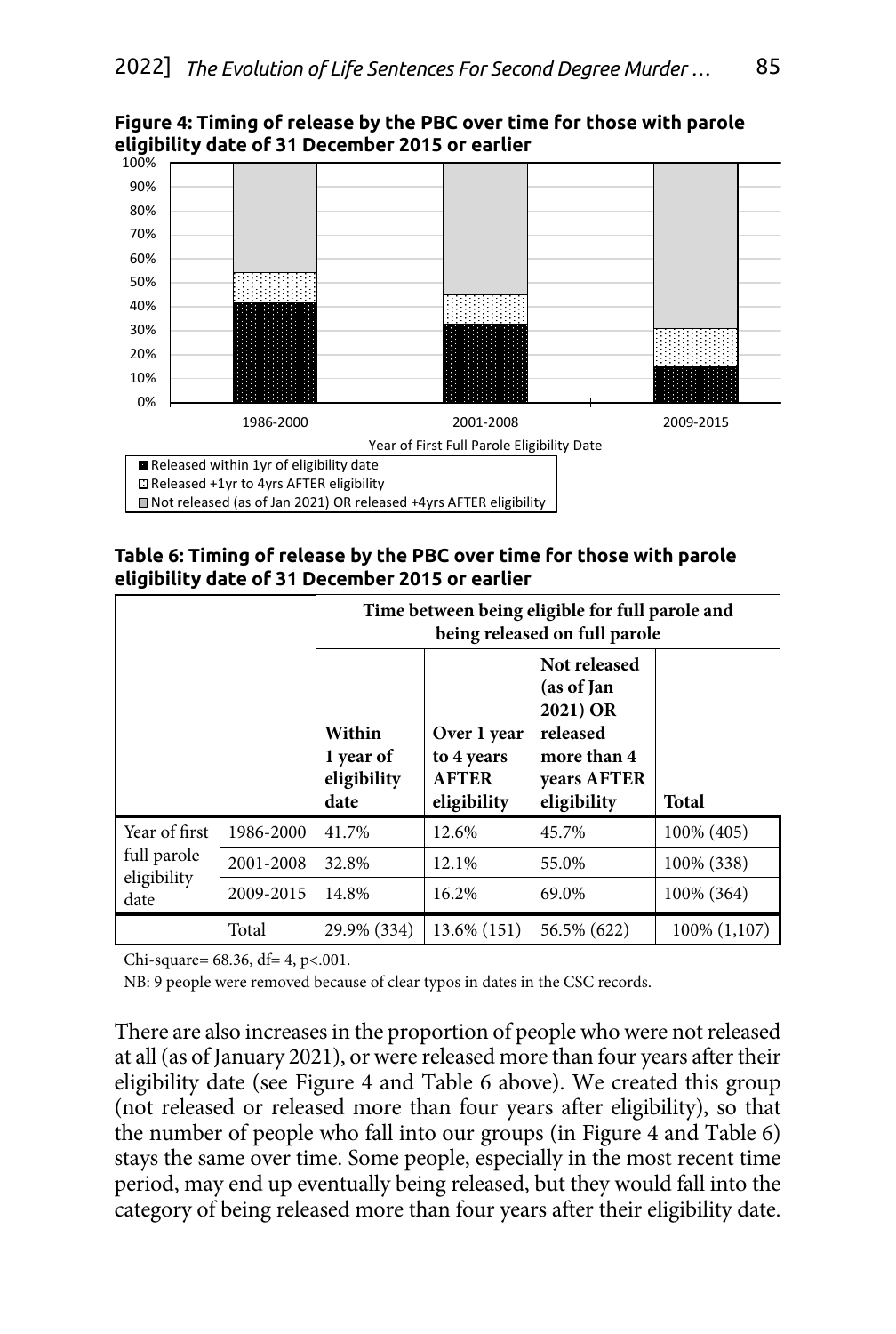Of those whose eligibility date fell between 1986 and 2000, 45.7% have either not yet been released, or were released more than four years after their eligibility date. In the most recent time frame (2009–2015), 69% were either not released or released more than four years after their eligibility date.

The longer ineligibility periods set by judges, coupled with delays in actually being released by the Parole Board, have resulted in people spending significantly longer in prison over time. To estimate how long people sentenced to life are spending in prison before parole, we calculated the time from the start of their stay to their first full parole release, or, if not released, to December 31, 2020. Figure 5 and Table 7 shows that a little over a third (35.3%) of people spent 10–12 years in in prison before parole in the 1986-2000 time frame, while more recently (2009–2015) that number has declined to only 8% spending 10–12 years in prison. At the other end, 49.4% of people spent over 15 years in prison during the earliest time period (1986–2000), while more recently (2009–2015) 76.1% are spending that long in prison.

Figure 5: Time in prison (either until first released on full parole, or, if not released, up until 31 Dec 2020)

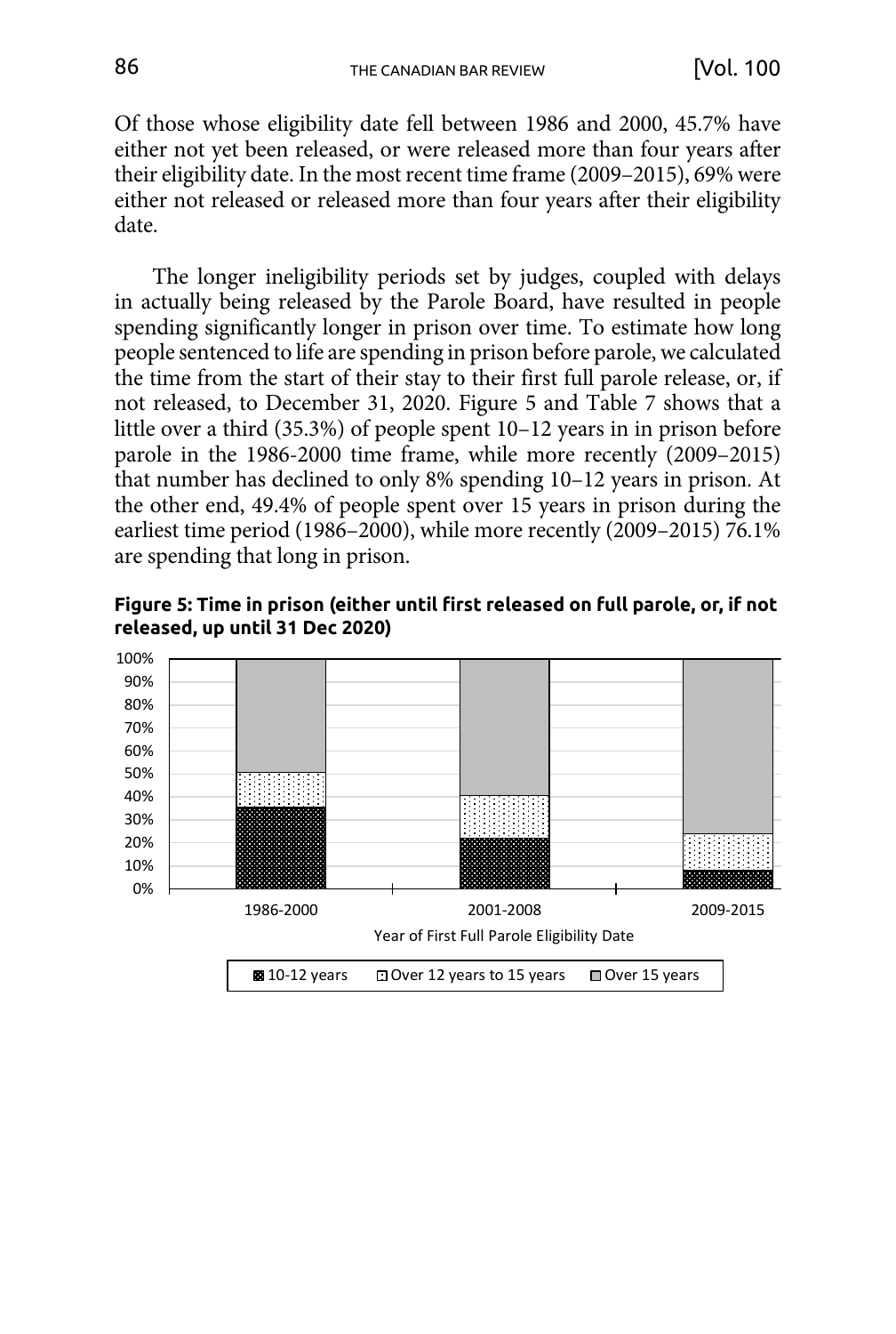|                              |           | Time in prison (either until first released on full parole,<br>or, if not released, up until 31 Dec 2020). |                                 |                  |              |  |
|------------------------------|-----------|------------------------------------------------------------------------------------------------------------|---------------------------------|------------------|--------------|--|
|                              |           | $10-12$ years                                                                                              | Over 12<br>vears to<br>15 years | Over 15<br>years | Total        |  |
| Year of first<br>full parole | 1986-2000 | 35.3%                                                                                                      | 15.3%                           | 49.4%            | 100% (405)   |  |
| eligibility<br>date          | 2001-2008 | 22.2%                                                                                                      | 18.6%                           | 59.2%            | 100% (338)   |  |
|                              | 2009-2015 | 8.0%                                                                                                       | 15.9%                           | 76.1%            | 100% (364)   |  |
|                              | Total     | 22.3% (247)                                                                                                | 16.5% (183)                     | 61.2% (677)      | 100% (1,107) |  |

**Table 7: Time spent in prison for those with a parole eligibility date of 31 December 2015 or earlier**

Chi-square= 88.27, df= 4, p<.001

We also see a significant<sup>62</sup> delay in being released when first eligble when examining a more a restrictive range of cases at the lower end of seriousness—those with a parole ineligibility period of 10–12 years.63 In the 1986–2000 time frame, 41% were released within one year of their first eligibility date, and this declines to 16.3% in the most recent (2009–2015) time period. At the higher end, we also see an increase over time in the number of people either not released or released after four years of being eligible, with 46.1% in the early time period, rising to 64.9% in the most recent time frame.

Although the sentencing judge set a parole ineligibility period of 10– 12 years in each of these cases, the delay in parole release resulted in people sentenced to life for murder spending significantly longer in prison over time. Table 8 shows that, while 42.3% of people ended up serving 10–12 years in prison in the earliest time frame, that has declined down to 13.9% most recently. Thus, while a 10–12 year ineligibility period translated into a prison stay that lasted over 15 years for 44.3% of people in 1986–2000, more recently it has resulted in 64.9% staying over 15 years.

<sup>62</sup> Chi-square=  $36.82$ , df= 4, p<001.

<sup>63</sup> Those with a 10–12 year ineligibility period and a first full parole release date of 15 December 2015 or earlier: N= 813; minus 37 people who died before their first full parole eligibility date.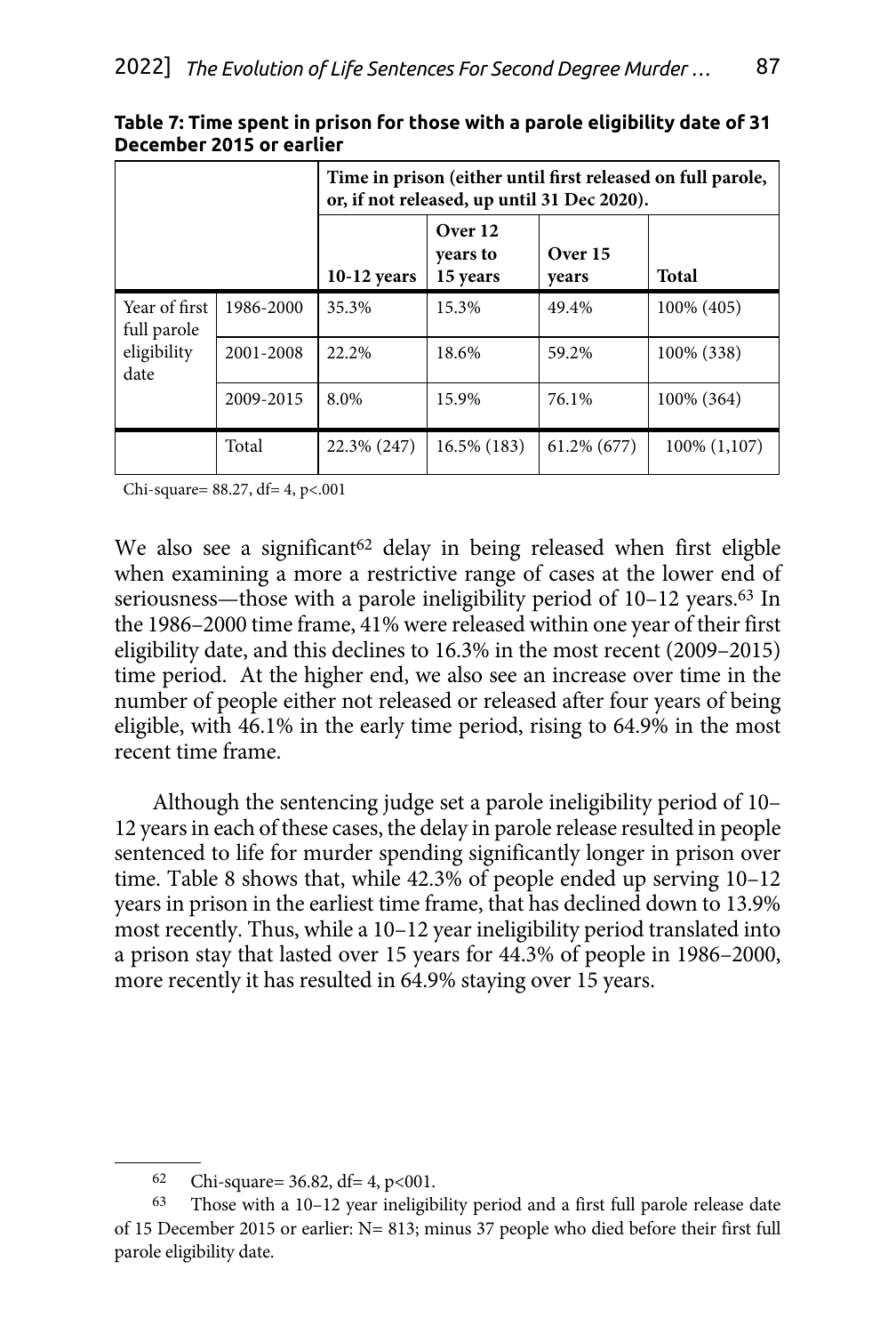|                              |           | Time in prison (either until first released on full parole,<br>or, if not released, up until 31 Dec 2020). |                                 |                  |            |
|------------------------------|-----------|------------------------------------------------------------------------------------------------------------|---------------------------------|------------------|------------|
|                              |           | $10-12$ years                                                                                              | Over 12<br>vears to 15<br>vears | Over 15<br>years | Total      |
| Year of first<br>full parole | 1986-2000 | 42.3%                                                                                                      | 13.4%                           | 44.3%            | 100% (336) |
| eligibility<br>date          | 2001-2008 | 33.2%                                                                                                      | 19.0%                           | 47.8%            | 100% (226) |
|                              | 2009-2015 | 13.9%                                                                                                      | 21.2%                           | 64.9%            | 100% (208) |
|                              | Total     | 31.9% (246)                                                                                                | $17.1\%$ (132)                  | 50.9% (392)      | 100% (770) |

<span id="page-22-0"></span>

| Table 8: Those with a 10–12 years ineligibility period set by      |
|--------------------------------------------------------------------|
| the judge—Time spent in prison for those with a parole eligibility |
| date of 31 December 2015 or earlier                                |

NB: We lost 6 people because of typos in dates in the CSC records.

Chi-square= 48.86, df= 4, p<.001.

# **A) Indigeneity and Race**

While the low numbers precluded any exploration over time by Indigeneity, we found that overall Indigenous people were significantly less likely than non-Indigenous people to have been released near their eligibility date. In particular, Indigenous people were significantly<sup>64</sup> more likely to not be released or to be released more than four years after their eligibility date, with 72.4% falling into that category compared to 53.5% of non-Indigenous people. Table 9 shows the significantly longer periods of time Indigenous people are serving in prison compared to non-Indigenous people. While a quarter (24.2%) of non-Indigenous people served 10–12 years before release, only 11.7% of Indigenous people served 10–12 years. Three quarters (76.1%) of Indigenous people ended up serving over 15 years compared to 58.6% of non-Indigenous people. This finding is consistent with the available data about full parole release among the general penitentiary population, where the release of Indigenous people is significantly delayed beyond the average release date for all incarcerated people.65

<sup>64</sup> Chi-square= 23.14, df= 2, p<.001

<sup>65</sup> *CCRSO 2020, supra* note 1 at 107.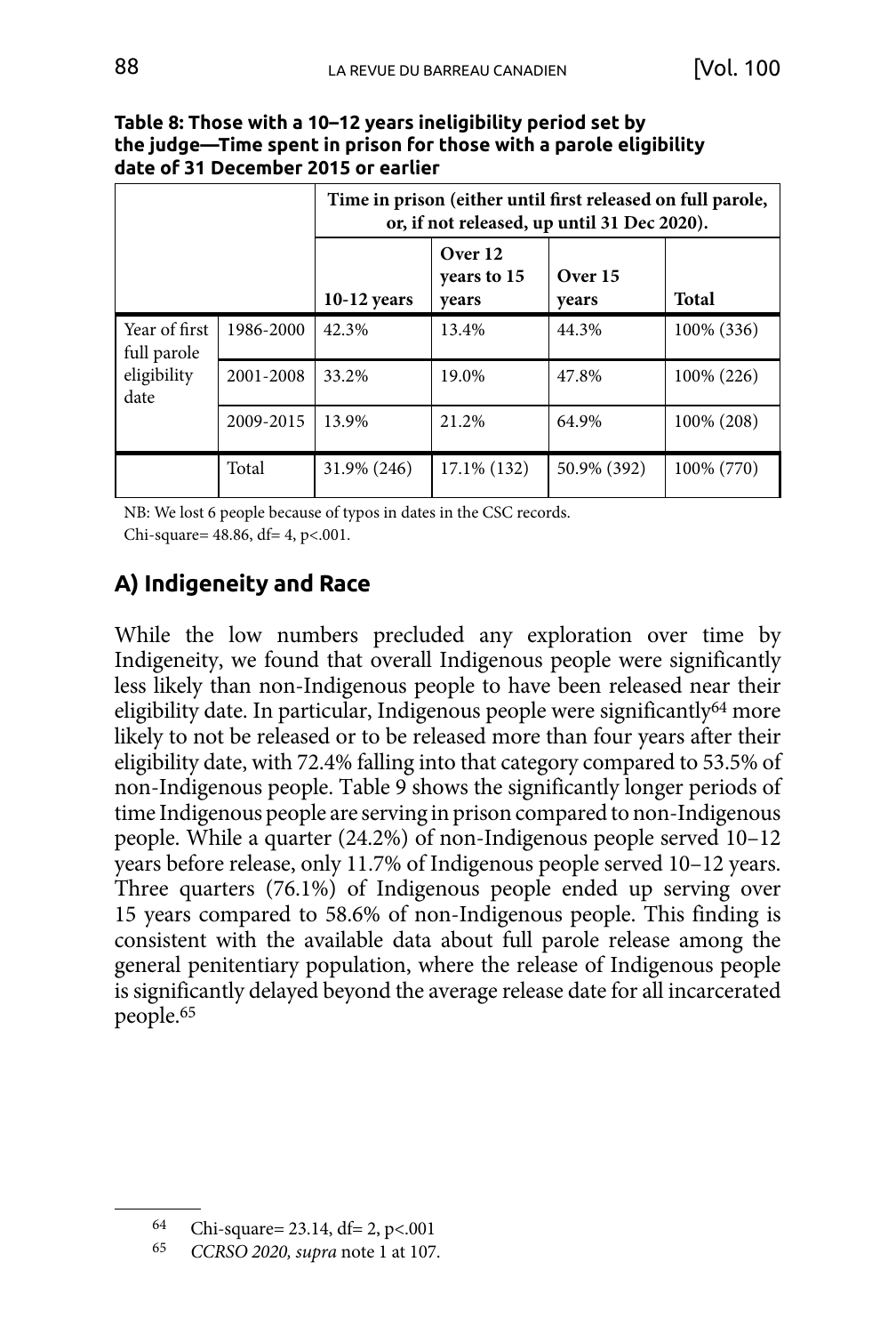|                |               | Time in prison (either until first released on full parole,<br>or, if not released, up until 31 Dec 2020). |                |              |  |  |  |
|----------------|---------------|------------------------------------------------------------------------------------------------------------|----------------|--------------|--|--|--|
|                | $10-12$ years | Over 12 years<br>to 15 years                                                                               | Over 15 years  | <b>Total</b> |  |  |  |
| Indigenous     | 11.7%         | 12.3%                                                                                                      | 76.1%          | 100% (163)   |  |  |  |
| Non-Indigenous | 24.2%         | 17.3%                                                                                                      | 58.6%          | 100% (944)   |  |  |  |
| Total          | 22.3% (247)   | 16.5% (183)                                                                                                | $61.2\%$ (677) | 100% (1,107) |  |  |  |

<span id="page-23-0"></span>**Table 9: Time in prison and Indigeneity for those who had a first full parole eligibility date of 31 December 2015 or earlier**

Chi-square= 18.78, df= 2, p<.001

Thus, although we found that Indigenous people tended to have significantly lower ineligibility periods set by judges (see Figure 2 or Table 4 above), any impact of this trend was severely undermined by the delay in release by the Parole Board. The result is that Indigenous people serving life sentences ended up serving significantly longer time in prison than non-Indigenous people.

### **6. Understanding increases in parole ineligibility and actual releases on parole**

Overall, we have demonstrated that, at least for our restricted sample of cases, judges have, over time, been imposing longer periods of parole ineligibility on those convicted of second degree murder, with less reliance on the minimum period of parole ineligibility. We have also shown that, over time, a larger number of people sentenced to life remain incarcerated at least four years beyond their parole ineligibility date. These two findings together strongly support the conclusion that the meaning of a life sentence for second degree murder has become considerably harsher over time.

The finding with respect to judicial parole ineligibility supports the preliminary results of Grant, Choi and Parkes.<sup>66</sup> While the minimum period of 10 years used to be the norm, reliance on the minimum decreased considerably over time, as parole ineligibility over 15 years became more common. Our study provides some encouraging information, at least about judicially-imposed parole ineligibility for Indigenous persons. Although Indigenous persons are vastly overrepresented in our sample as compared to their proportion of the general population, in the two time periods for which we were able to obtain information, 2005–2012 and 2013–2020, Indigenous persons received significantly shorter periods of parole ineligibility than non-Indigenous persons, more reliance on the minimum period of parole ineligibility, and less reliance on the highest

<sup>66</sup> *Grant, Choi & Parkes, supra* note 6 at 174–76.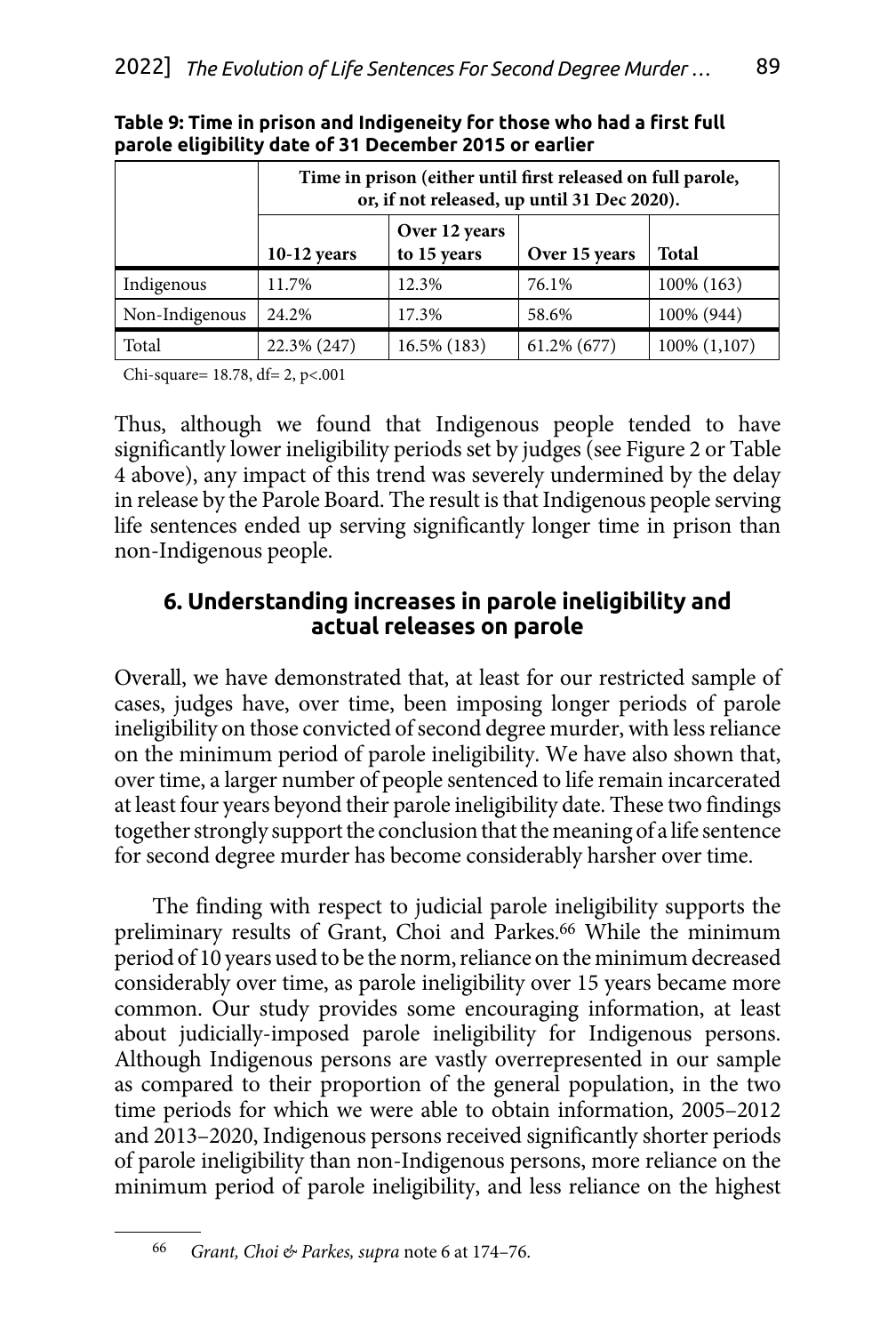periods of parole ineligibility. It is noteworthy that both time periods come after the Supreme Court of Canada decision in *R v Gladue*, 67 interpreting s. 718.2(e) of the *Criminal Code* which was enacted to give judges a tool to respond to the over-incarceration of Indigenous people that is rooted in the ongoing impacts of colonialism and systemic racism.68 However, some apparent improvement on the sentencing front is seriously undermined by our finding that Indigenous persons are much more likely to be detained for four years or more beyond their parole ineligibility date. This finding is troubling given the extraordinarily high rates of Indigenous people, and particularly Indigenous women, being sentenced to life in recent years. From 2010–2020, 37.3% of all women sentenced to life were Indigenous.<sup>69</sup>

We note also that, although the numbers are too small to study over time, Black persons received longer periods of parole ineligibility than white or Indigenous people in our sample. Despite substantial evidence of anti-Black racism in federal corrections,70 and throughout the criminal justice system,<sup>71</sup> Canadian courts have, until recently, generally limited the application of s. 718.2(e) to the sentencing of Indigneous people. However, two recent appellate decision from Nova Scotia,72 and Ontario,73 may signal greater openness to addressing systemic racism, and particularly

67 [1999] 1 SCR 688, 171 DLR (4th) 385 [cited to SCR].

68 *Criminal Code, supra* note 2, s 718.2(e), requiring that "[a] a court that imposes a sentence shall also take into consideration the following principles: … (e) all available sanctions, other than imprisonment, that are reasonable in the circumstances and consistent with the harm done to victims or to the community should be considered for all offenders, with particular attention to the circumstances of Aboriginal offenders." See also *R v Jensen,* 74 OR (3d) 561, 2005 CanLII 7649, where the Court of Appeal for Ontario declared that *Gladue* principles also apply when deciding the parole ineligibility period for an aboriginal person, even in cases where the appellant is convicted of a serious offence, such as murder.

70 See Canada, Office of the Correctional Investigator, *[A Case Study of Diversity in](https://perma.cc/MQP4-G2MZ) [Corrections: The Black Inmate Experience in Federal Penitentiaries](https://perma.cc/MQP4-G2MZ),* Catalogue No PS104- 8/2013E-PDF, (Ottawa: The Correctional Investigator Canada, 2013), online (PDF): <www.oci-bec.gc.ca> [perma.cc/MQP4-G2MZ].

71 See Robyn Maynard, *[Policing Black Lives: State Violence in Canada from](https://perma.cc/46TT-WPD4) [Slavery to the Present](https://perma.cc/46TT-WPD4)* (Manitoba: Fernwood Publishing, 2017); Ontario Human Rights Commission, *[A Collective Impact: Interim Report on the Inquiry into Racial Profiling and](https://perma.cc/46TT-WPD4) [Racial Discrimination of Black Persons by the Toronto Police Service](https://perma.cc/46TT-WPD4),* (Toronto: Government of Ontario, November 2018) online: <www.ohrc.on.ca> [perma.cc/46TT-WPD4]; *R v Morris,* 2018 ONSC 5186 (Factum of the Interveners, The Black Legal Action Centre and the Canadian Association of Black Lawyers).

- 72 See *R v Anderson*, 2021 NSCA 62.
- 73 See *R v Morris*, 2021 ONCA 680.

<sup>69</sup> *CCRSO 2020, supra* note 1 at 71.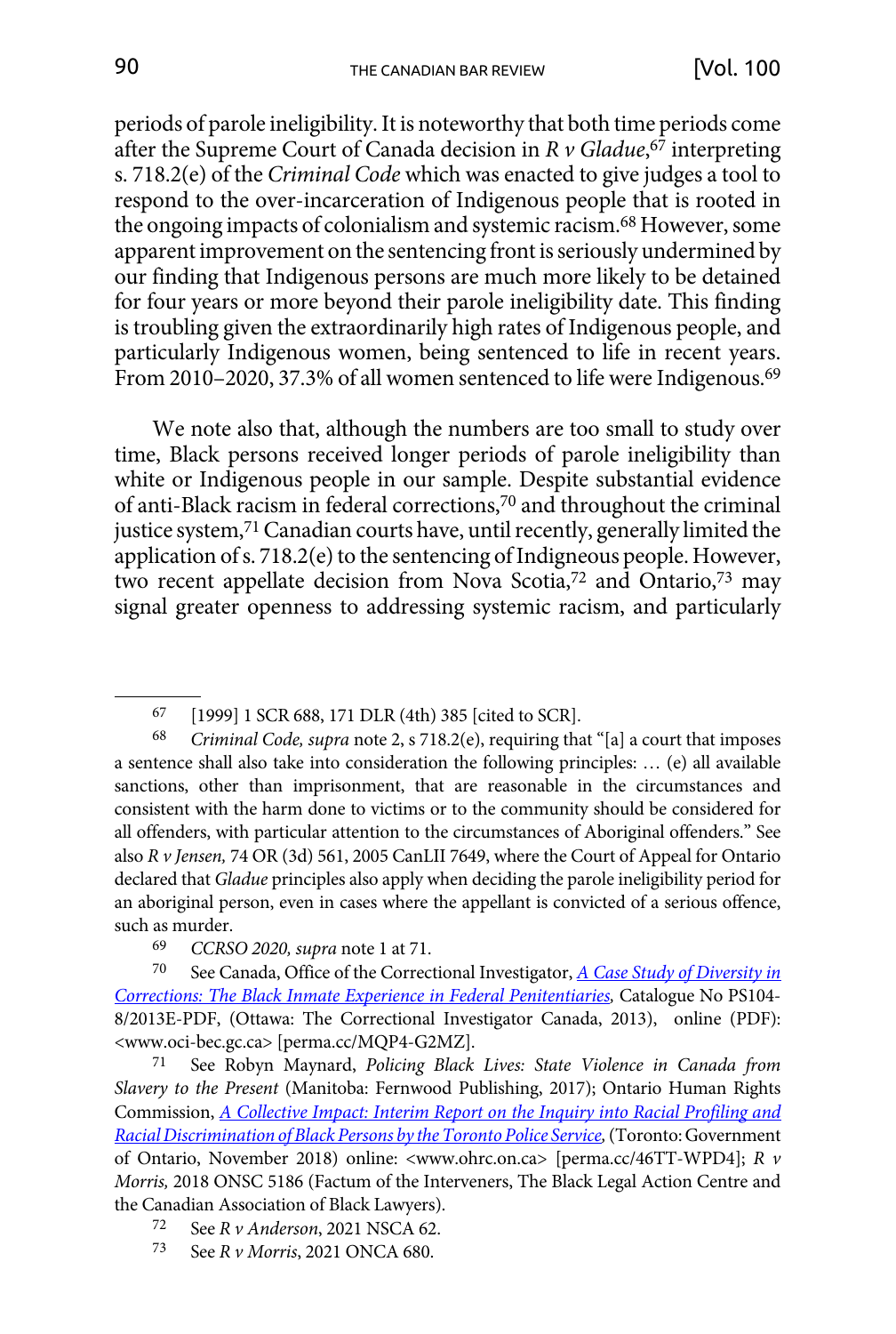the impacts of anti-Black racism, in sentencing.74 Our results suggest that further attention to this issue, including in relation to setting parole ineligibility periods, is warranted.

Our finding that people convicted of murder are spending more time in prison before parole is alarming because it runs counter to what we know about the success of these individuals on parole. In 2022, for example, the Parole Board of Canada reported that, between 1994 and 2019, the vast majority of individuals serving indeterminate sentences were successful on full parole.75 The other 18% of non-successful full parole completions had their parole revoked for breach of conditions, not the commission of new offences.76 The public safety rationale for detaining those convicted of murder longer is simply not there.

We also know that, when they go up for parole, life sentenced prisoners have a higher full parole grant rate than other prisoners, and that this rate has been rising in recent years. In 2017–2018, 51% of lifers who applied for full parole received it, compared to a rate of 41% for those serving determinate sentences in the same year.77 Therefore, given that life sentenced prisoners are more successful than other applicants in their claims for full parole in recent years, our study results raise the question of whether people are not going before the board when they are eligible.78

<sup>74</sup> See generally Maria C Dugas, "Committing to Justice: the Case for Impact of Race and Culture Assessments in Sentencing African Canadian Offenders" (2020) 43:1 Dal LJ 103; Danardo Sanjay Jones, *[Punishing Black Bodies in Canada: Making](https://perma.cc/D7VW-59RA)  [Blackness Visible in Criminal Sentencing](https://perma.cc/D7VW-59RA)* (LLM Thesis, Osgoode Hall Law School, 2019) [unpublished], online: <www.digitalcommons.osgoode.yorku.ca/cgi/viewcontent. cgi?article=1039&context=llm> [perma.cc/D7VW-59RA].

<sup>75</sup> See text accompanying *supra* note 33.

<sup>76</sup> *Ibid.*

<sup>77</sup> See Parole Board of Canada, *[Performance Monitoring Report 2017–2018,](https://perma.cc/EC5J-4AB8)*  (Ottawa: Parole Board of Canada, January 2019) at 92, online: <www.canada.ca> [perma. cc/EC5J-4AB8]. The full parole grant rate for lifers has been on the rise, from 33% in 2013– 2014, 38% in 2014–2015, 39% in 2015–2016, and 43% in 2016–2017.

 $78$  We note that during the period under study, the Conservative government cancelled an award-winning program called LifeLine in 2012. See Sarah Heath, "Life(r)'s Work: An Historical Analysis and Evaluation of a Program for Life Sentenced People in Canada" (November 2017) at 18, online (pdf): *[St Leonard's Society of Canada](https://perma.cc/F5FQ-3QP3)* <www. stleonards.ca> [perma.cc/F5FQ-3QP3]. Under the program, people serving life sentences who were in the community on parole were hired as LifeLine peer workers to provide life sentenced prisoners with in-reach support, release planning and reintegration, while also fulfilling a public education mandate (*ibid* at 9–16). While it is unclear whether the cancellation of this program had an impact on the longer time spent by lifers in prison before parole, it suggests that preparing life sentenced prisoners for timely release at their eligibility date may not have been a high priority during this period.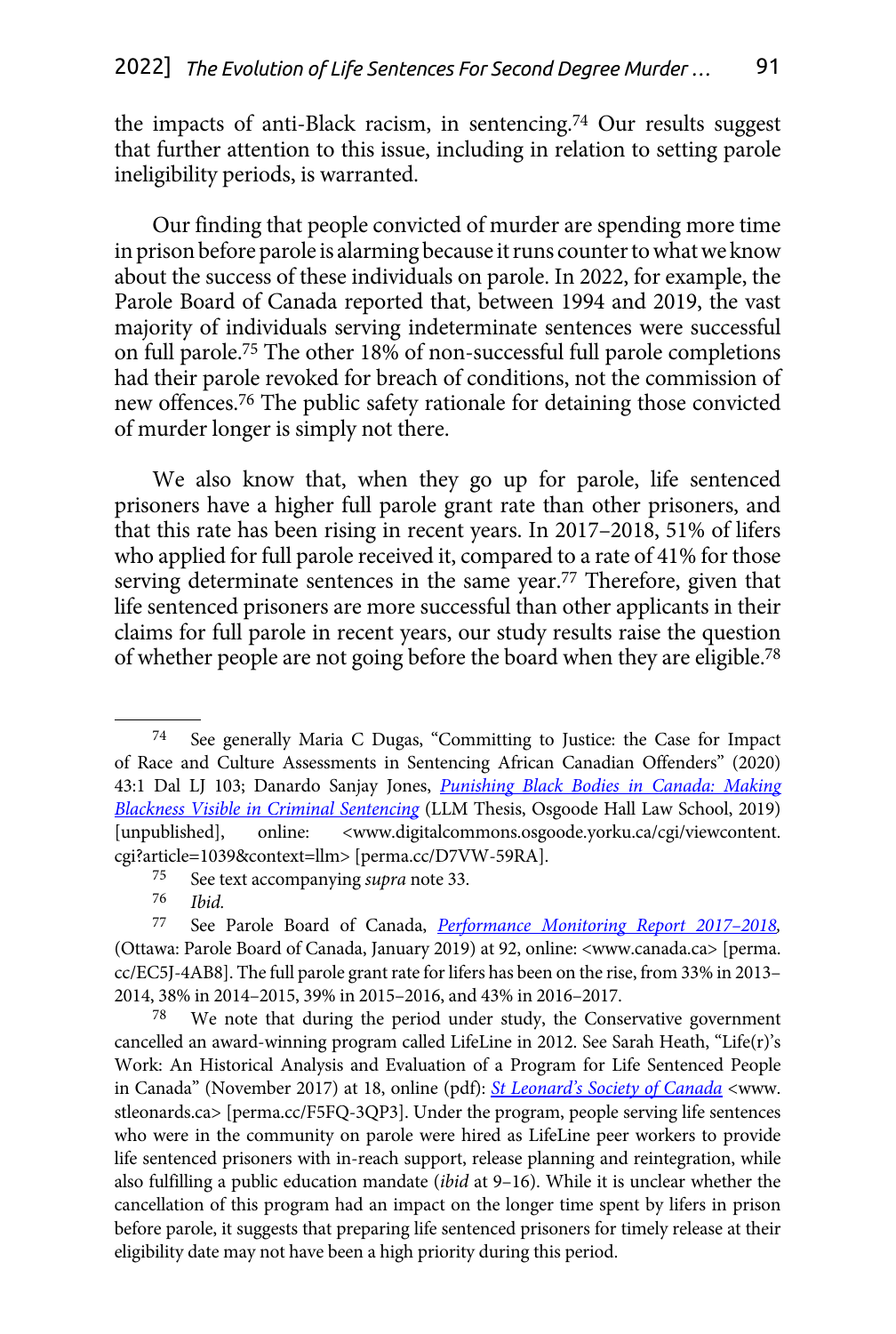The reality that parole is vastly underutilized, generally,<sup>79</sup> has prompted Doob, Webster and Manson to argue that Canada has a system of "zombie parole", a nearly-dead process that does not meet its objectives of promoting public safety through timely and supported reintegration into the community.80 They suggest public misperceptions that people are routinely released early on parole and risk-aversion in parole decisionmaking may be contributing to this phenomenon.81 Other research shows the powerful influence that correctional staff have on parole decisions, to the point that it is nearly impossible to be released by the Parole Board if one does not have the explicit support of correctional staff.82 These factors may have particular impact on life sentenced prisoners, given that they do not have access to statutory release at 2/3 of a sentence, which is the predominant form of release for other incarcerated people.83 As our study shows, increasing numbers of life sentenced prisoners are incarcerated for many years past their eligibility dates, and without the relief provided by the statutory release mechanism.

The trends in our study are even more concerning for Indigenous people serving life sentences. Inadequate access to culturally appropriate programming, healing lodges, Elders, and other programs to prepare Indigenous people for release on parole is well-documented,84 and the Supreme Court of Canada has acknowledged that discrimination against Indigenous people is "often rampant in penal institutions."85 We know that Indigenous people are more likely than non-Indigenous people to delay or waive their parole hearings,<sup>86</sup> and that when they are before the

<sup>79</sup> *CCRSO 2020, supra* note 1 at 96. Data on penitentiary releases generally shows that nearly 62% of those serving determinate sentences are not released on parole at all; instead they come out of prison on statutory release, a presumptive release at 2/3 of the sentence (see Table D1).

<sup>80</sup> See Anthony N Doob, Cheryl Marie Webster & Allan Manson, "Zombie Parole: The Withering of Conditional Release in Canada" (2014) 61:3 Crim LQ 301.

<sup>81</sup> *Ibid* at 306–08.

<sup>82</sup> *Zinger*, *supra* note 45 at 122–23. In Ivan Zinger's 2012 study, the Parole Board agreed with the Correction Services Canada [CSC] recommendation in 89.5% of full parole decisions and 83% of day parole decisions. When CSC did not recommend parole, the Board only granted it in 4.7% of full parole decisions and 7.6% of day parole decisions.

<sup>83</sup> *CCRSO 2020, supra* note 1 at 96. The percentage of statutory releases was 61.7% of all federal releases in 2019–2020, down from 70.1% in 2010-2011 (see Table D1).

<sup>84</sup> See e.g. Auditor General of Canada, *[Report 3—Preparing Indigenous Offenders](https://perma.cc/V4RP-FDX3) [for Release—Correctional Service Canada](https://perma.cc/V4RP-FDX3)*, (Ottawa: Office of the Auditor General of Canada, July 2016) online: <www.oag-bvg.gc.ca> [perma.cc/V4RP-FDX3] [*Auditor General*].

<sup>85</sup> *Gladue, supra* note 67 at para 68.

<sup>86</sup> See Correctional Service Canada, *[Waivers, Postponements, and Withdrawals](https://perma.cc/ZQ5C-PUTW) [among Indigenous Offenders,](https://perma.cc/ZQ5C-PUTW)* by Shanna Farrell MacDonald, RIB 17-04 (Ottawa: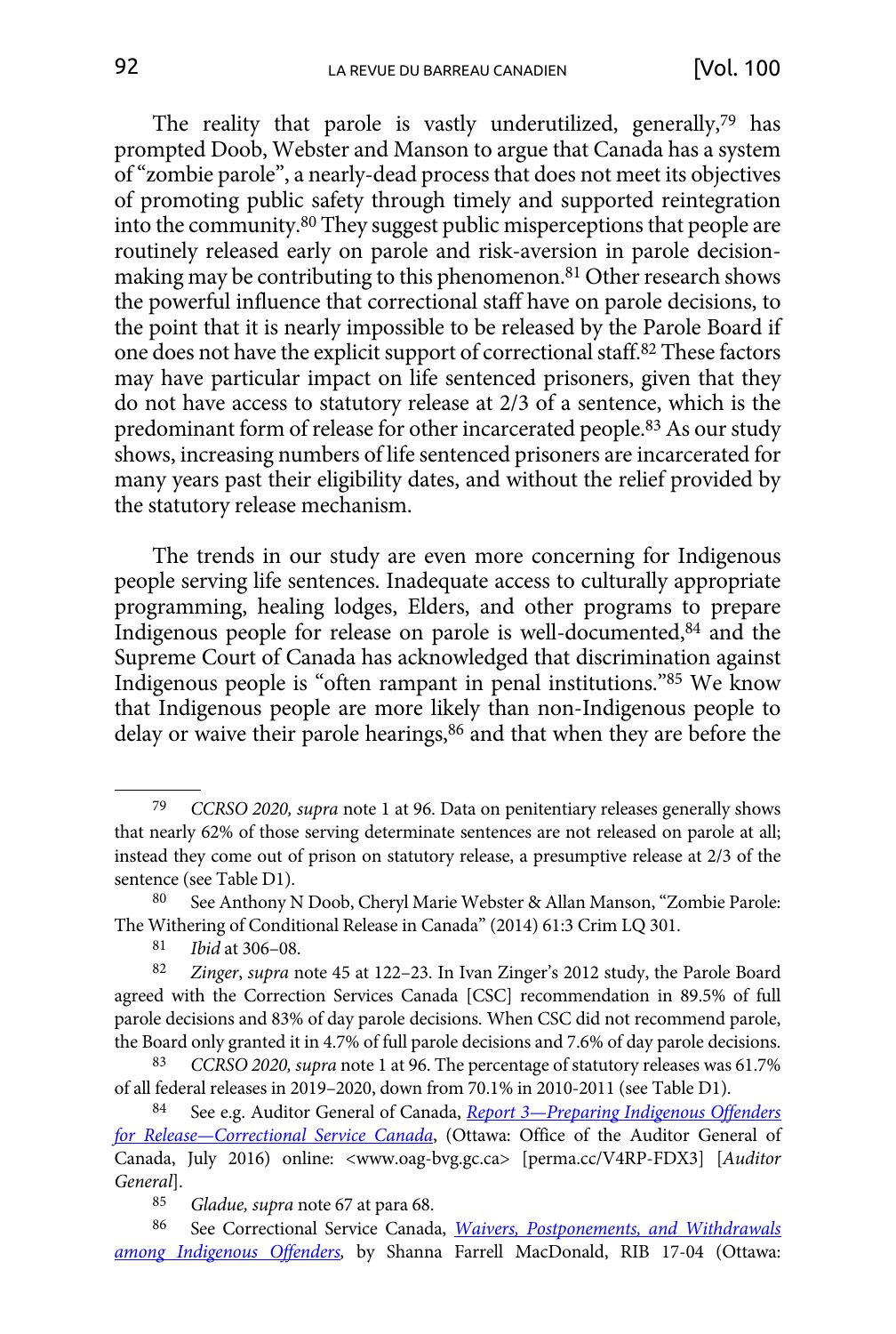<span id="page-27-0"></span>Board, they are less likely to be granted parole.87 Parole ineligibility is only one marker of the harshness of a murder sentence. Our results show that life sentences for Indigenous people may mean something different—and longer—than they do for non-Indigenous people.

### **7. Conclusion**

We found significant increases in parole ineligibility imposed by judges, and significant increases in the amount of time people are being incarcerated beyond their parole eligibility dates. All of this reflects an increasing punitiveness towards those convicted of murder. It is striking that our study focused on what we assume are the simplest cases—cases where the accused was not otherwise detained for another offence, and where they did not have multiple parole revocations. If these less complicated cases have seen significant increases in time in prison before parole, one would expect that more complex cases, with serious criminal histories and multiple parole revocations, might see even bigger increases. The central question for future research is: why are these changes happening? There is no suggestion that people paroled for second degree murder are reoffending at increased rates; hence it is difficult to identify a public safety rationale for either of these findings.

In sum, we have observed all three systems that influence the meaning of life sentences—legislative, judicial, and administrative—demonstrating increased punitiveness. Legislatively, we have seen the abolition of the faint hope clause, which will result in people being detained longer and the imposition of consecutive parole ineligibility for multiple murders. Judicially, we are seeing longer periods of parole ineligibility imposed by judges without much explanation for this trend, and with the exception of Indigenous persons for whom there is express statutory and jurisprudential instruction to avoid or limit incarceration. Administratively, in terms of release on parole, we are seeing more people detained well past their parole ineligibility dates. This confluence of increasing punitiveness is evident

Correctional Service Canada, July 2017) online (PDF): <www.csc-scc.gc.ca> [perma.cc/ ZQ5C-PUTW], which found that "60% of the reviews during the study period [2014–2015] were delayed or cancelled. Waivers were most common (31%), followed by postponements (23%) and withdrawals (6%). This trend was evident for both moderate and high risk offenders, regardless of gender. Low risk offenders, however, were most likely to postpone their review." See also, *Auditor General*, *supra* note 84."

<sup>87</sup> *CCRSO 2020, supra* note 1 at 102. According to the most recent statistics available from the Parole Board of Canada, Indigenous people had a full parole grant rate of 29% from 2019-2020, whereas the overall full parole grant rate for non-Indigenous people was 42.6% for the same period. "Over the last 10 years, lower federal day and full parole rates were reported for Indigenous offenders (68.9%; 22.0%) than for non-Indigenous offenders (76.6%; 34.3%)" (at 101).